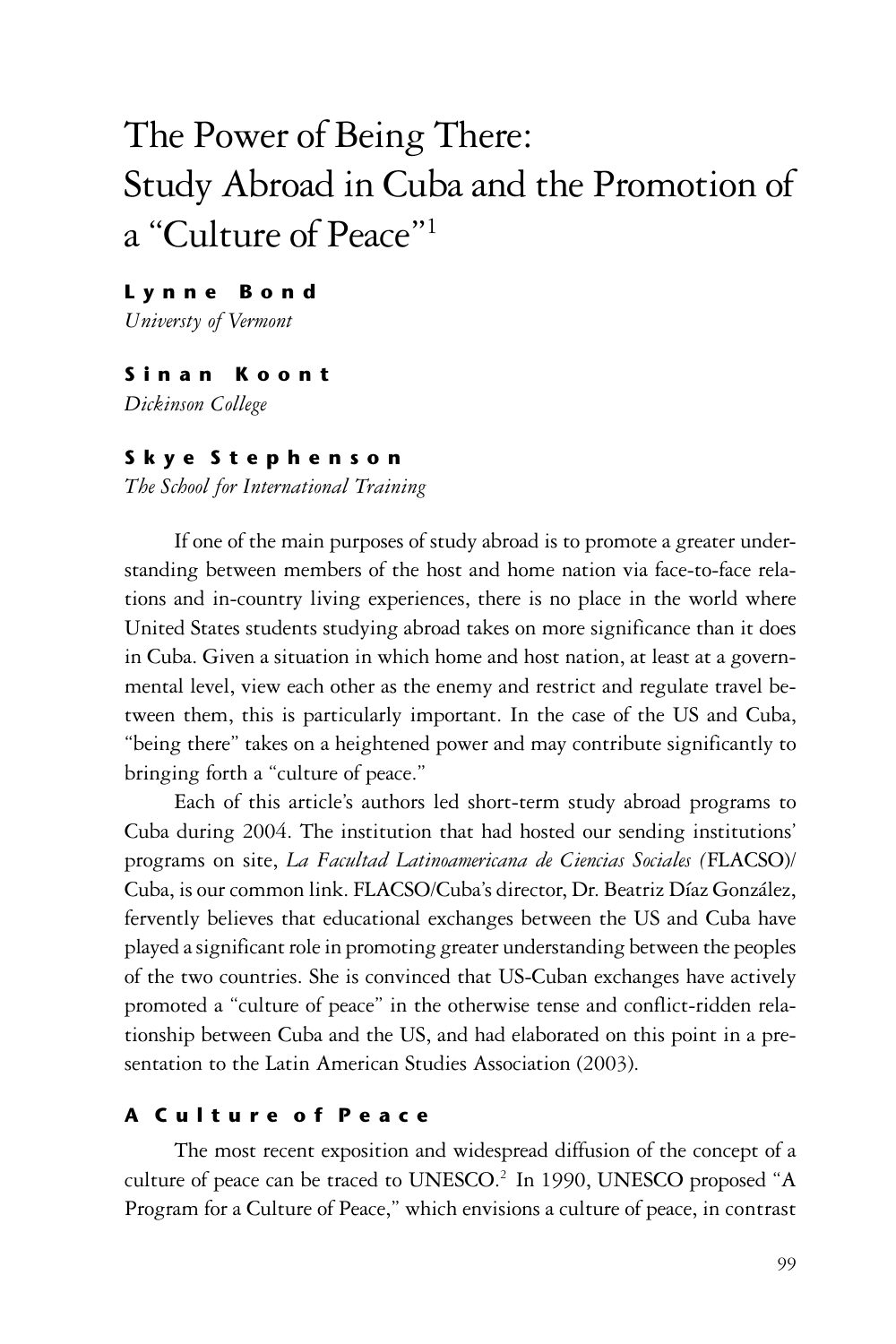to the culture of war, which, it holds, is not intrinsic to humankind. The UNESCO authors contend that just as humans have invented and supported a culture that focuses upon war, they can create a culture that promotes peace. This represents an important shift in conceptualizing efforts of peacepromotion, moving away from "peace-keeping" towards "peace-building."

The lynchpin of peace-building is facilitating a culture of peace. As UNESCO Representative Francisco José Lacayo Parajon explained,

The culture of peace, like all processes, needs acculturation and education; it is comprised of mental, psychological and even physical skills. No one is born knowing this, just as no one is born knowing how to walk or write. The culture of peace is something that must be built; it poses to us the enormous challenge of how to create a peace that is something more than just an historical parenthesis between wars. (personal interview with Skye Stephenson July, 2003; see also Lacayo Parajon, 1998)

Building a culture of peace involves both external and internal changes to promote and enhance it. The institutionalization of peace is fostered through external changes in organizations, laws, and institutions. Internal changes in values, attitudes, knowledge, skills and abilities foster the interiorization of peace.

UNESCO outlined concrete ways in which peoples and nations can begin to move toward this lofty, albeit abstract, goal. Three specific sub-cultures are envisioned as various steps along the path towards a culture of peace. These are: a culture of difference, a culture of dialogue, and a culture of *concertación* (accord). Francisco Lacayo described these cultures:

We (at UNESCO) proposed the concept of a "culture of differences" because we felt that it was crucial for humanity to change its way of perceiving differences…we not only need to tolerate ideas and views that are different than ours, but also be educated about these differences…. A further step along the path towards a culture of peace lies in the culture of dialogue. This dialogue consists of learning and listening to the other with the intention of trying to understand the other, to see the other both as connected to one and, at the same time, as something totally different from one. Even higher is the culture of *concertación* (accord). In Spanish this word has a metaphoric meaning, giving the sense of a music concert. A concert is a group of different musical instruments: each one is different, each can play on its own, but when they come together they produce a quality of music that is superior to what any could produce on its own,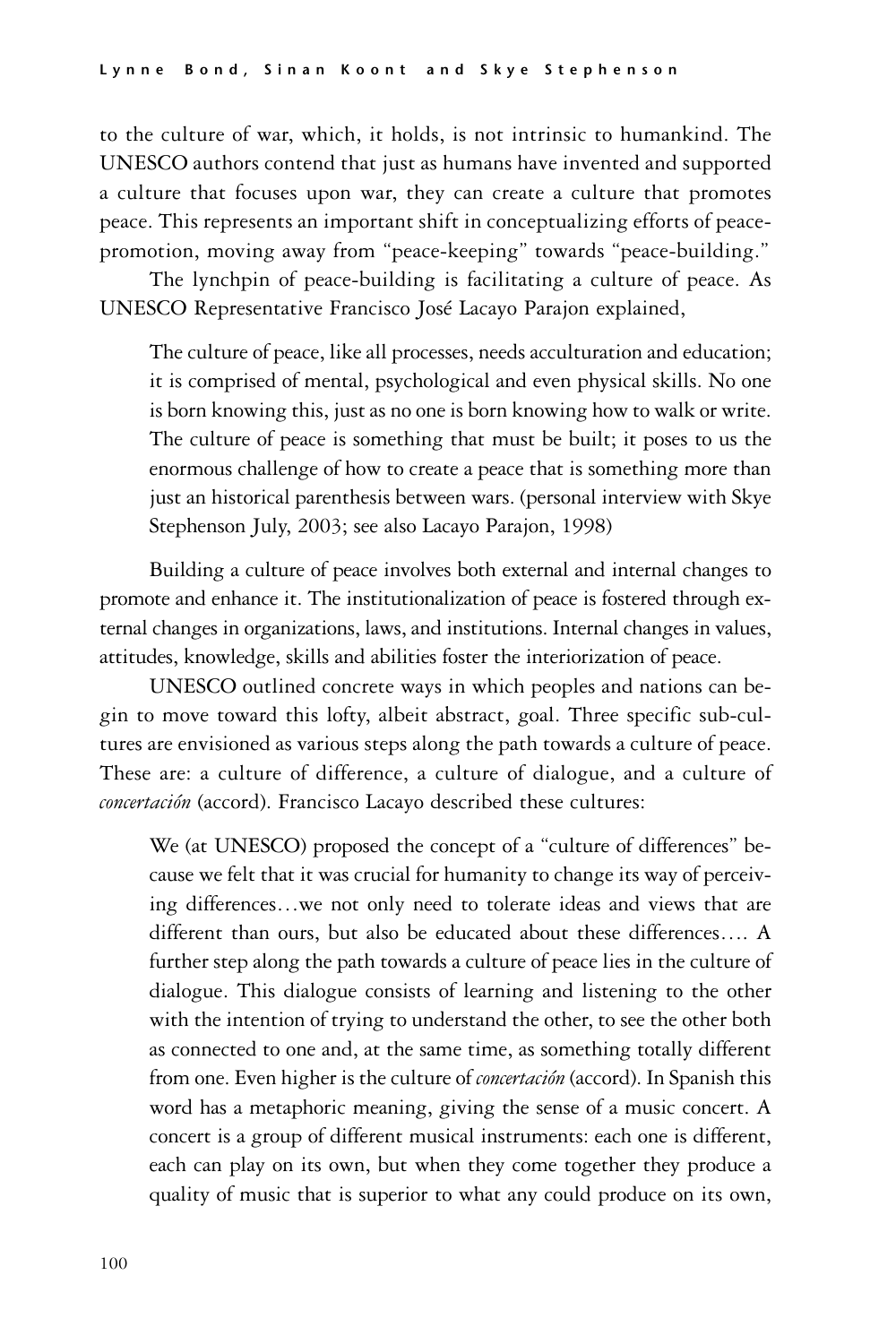and they do this without losing their self-identity. For UNESCO this is possible for humans; we can promote a culture of *concertación* even with our adversaries. (personal interview with Skye Stephenson July, 2003)

In 1999, a decade after UNESCO first introduced the concept of a culture of peace, the United Nations passed Resolution 53/243<sup>3</sup> that hailed the profound significance of this concept and, for the first time, called for a global movement to forward the promotion of a culture of peace. The 2001-2010 period was declared the "International Decade for the Culture of Peace and Non-Violence" (cf., see www.decade-culture-of-peace.org). We are currently halfway through this designated decade, and, as international educators, it behooves us to consider the potential connection between study abroad and promoting a culture of peace. 4

# Genesis of this Project

The authors were convinced that study abroad in Cuba may contribute to the interiorization of a culture of peace through fostering changes in values, attitudes, knowledge, skills and abilities. As there were few concrete data addressing this outcome, the authors agreed to gather such data for presentation at the October 2004 Latin American Studies Association (LASA) meeting. We did not anticipate at the time the radical changes that would soon befall US-Cuban academic exchanges, due to a US government fiat that in effect closed down the ever-growing numbers of study programs in Cuba. Since the beginning of the study reported in this article, all three authors' programs have been suspended. The study's originator, Dr. Díaz González, was denied a visa to attend the LASA conference. At present, FLACSO/Cuba no longer hosts US-based study abroad programs, although its programs from Canada and other countries continue in full operation. The current situation makes it all the more important to gather meaningful data regarding the effects of educational exchanges in the US-Cuban context.

While our primary motivation for carrying out this study has been to explore the power of US study abroad in Cuba for promoting a culture of peace, this work may have import beyond this specific setting for several reasons. First, participant evaluations designed to document transformative changes in the direction of cross-cultural deepening<sup>5</sup> remain relatively rare in the study abroad field, despite clamor (e.g., Barber, 1983) from some international education circles to evaluate more systematically program outcomes (see Chieffo & Griffiths, 2004 for a review of the current status of this research). Even less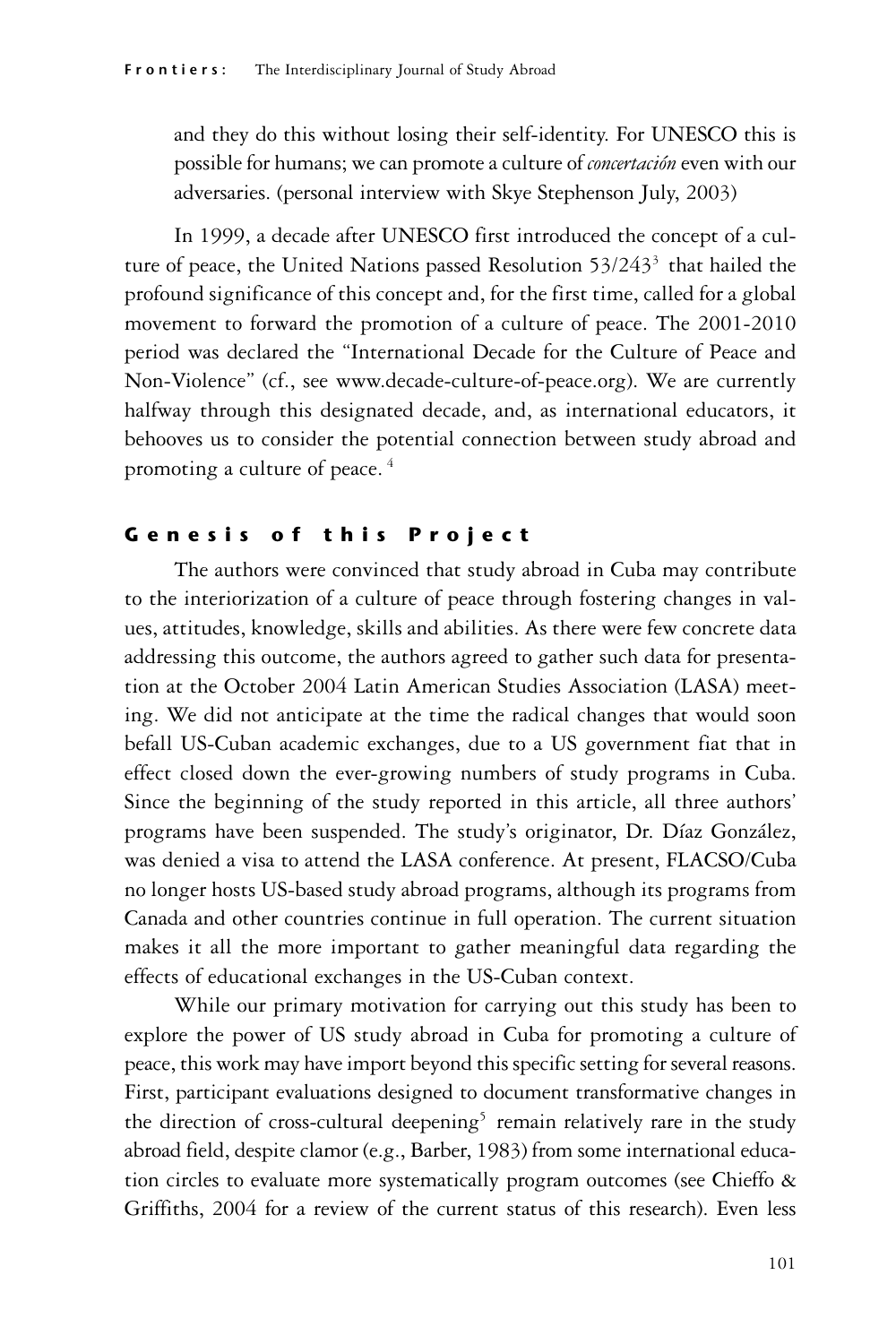common are studies that include groups from more than one sending institution and program, such as this study.

This study is of further interest because it exclusively examines shortterm programs. In recent years, this program format has been rapidly increasing in prevalence (see Chin, 2003) but continues to provoke debate regarding program outcomes, particularly in relation to cross-cultural learning and adjustment. Many question how much an undergraduate really can learn about another country and about themselves in a cross-cultural setting in only a few weeks. With few exceptions (e.g., University of Delaware's 2004 study cited by Chieffo & Griffiths, 2004), there is little sound research available to address the question of whether short-term programs are anything more than just glorified tourism, packaged as an academic course.

Finally, two of the three groups involved — those of Dickinson College and the University of Vermont — represent a type of a study abroad program that is infrequently discussed in the literature and deserves more attention as a unique program type. These are programs that could be termed "study abroad module programs," in which the short-term study abroad component is an integral part of a longer academic course, the majority of which is undertaken at the home campus. Obviously, these programs are significantly different from study abroad programs, of whatever duration, that are carried out solely in the host country.

## The Three Study Abroad Programs

The three programs in this study shared important characteristics but had notable differences, including their US institutional affiliation, program theme, connection (or not) with academic courses stateside, and, in one case, the host institution in Cuba. Among their commonalities was their short duration (2–3 weeks) in Cuba, their size (14–15 participants), participants' predominantly social science and humanities backgrounds, and their exclusively undergraduate status. In all cases, participation was elective, that is, not required for an academic degree. Spanish language was not a prerequisite for any of the groups; most participants were not conversant in Spanish, which conditioned both program design and participant experiences while in Cuba. These particular course programs were in their first, second, and fourth years (for SIT, Dickinson, and University of Vermont, respectively), although all three institutions had had a relationship working with FLACSO/Cuba for five or more years.

The programs of both Dickinson College (Carlisle, PA) and the University of Vermont (UVM; Burlington, VT) involved two weeks of study-travel with FLACSO/Cuba (*Universidad de la Habana*). In both cases, the study-travel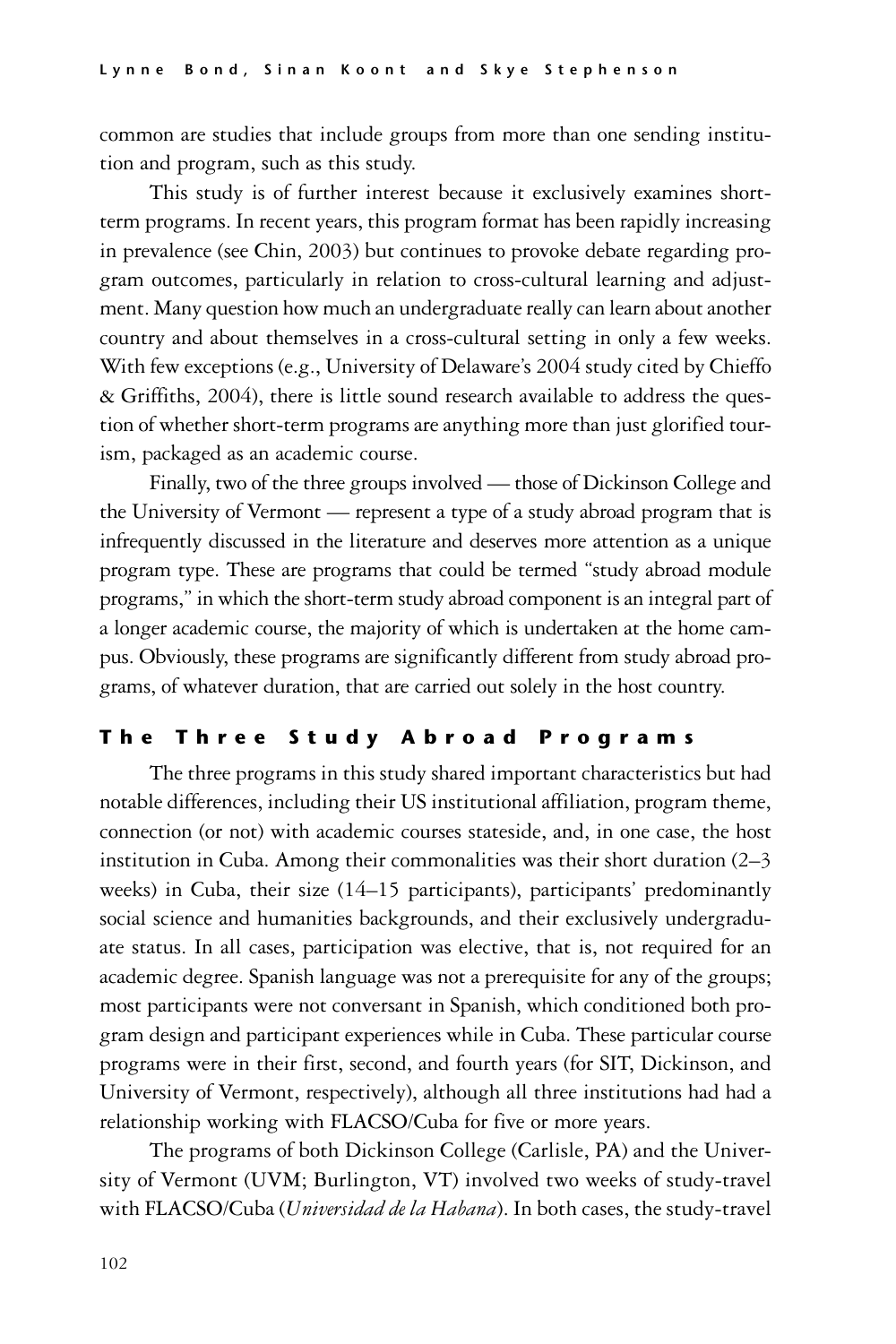in Havana was a part of an undergraduate credit-bearing, semester-long course (14 weeks), the remainder of which occurred at the respective home campus. The Dickinson course, titled "Cuban Economy and Society Today" (led by economics Professor Sinan Koont and sociology Professor Susan Rose), was cross-listed at the 200-level in Economics and Sociology. Its focus, as stated, was upon economic and cultural dimensions of Cuba. The University of Vermont's course, titled "Individual and Community Development in Cultural Context: Cuba" (led by psychology Professor Lynne Bond), was crosslisted at the 100- and 200 levels in Psychology and Latin American Studies. It focused on community structures and systems and their effects upon individual and group development; the ways in which people structure communities in order to promote the culture's human development goals; and the ways in which community structures and systems reflect a culture's values and assumptions regarding human development.

During the two weeks in Havana, the Dickinson and UVM groups spent six mornings attending three-hour seminars taught by the FLACSO/Cuba professors specifically for each of these groups. Topics included: Cuba's culture, history, gender issues, relations with the US, sustainable development, education, and health care systems. During most afternoons the classes engaged in field trips to community, health, educational, and social service organizations, complementing the morning lectures. Educational/recreational activities were scheduled on the weekends.

The School for International Training (SIT; Brattleboro, VT) program, led by Skye Stephenson, was part of a seven-week stand-alone program titled "African Spirituality in the Caribbean." This program explored manifestations of African spirituality via music, dance, literature, cultural manifestations, and religious practices during three and one-half weeks in Jamaica (with a different program director) followed by three weeks in Cuba. Given the focus of the program, its Cuban host was the *Instituto de Literatura y Lingüística* (ILL). Unlike the Dickinson and UVM groups, which remained based in Havana, the SIT program traveled between Havana and Santiago. Also in contrast to the other two programs, SIT is a third-party provider of study abroad; thus these program participants came from different home colleges and universities across the US.

Course requirements were relatively similar to those of other undergraduate courses. In all three programs, students participated in frequent group processing while in Cuba, maintained journals during their travel, completed small writing assignments (before, during, and/or after their travels), and completed a research paper or other final project. However, there were unique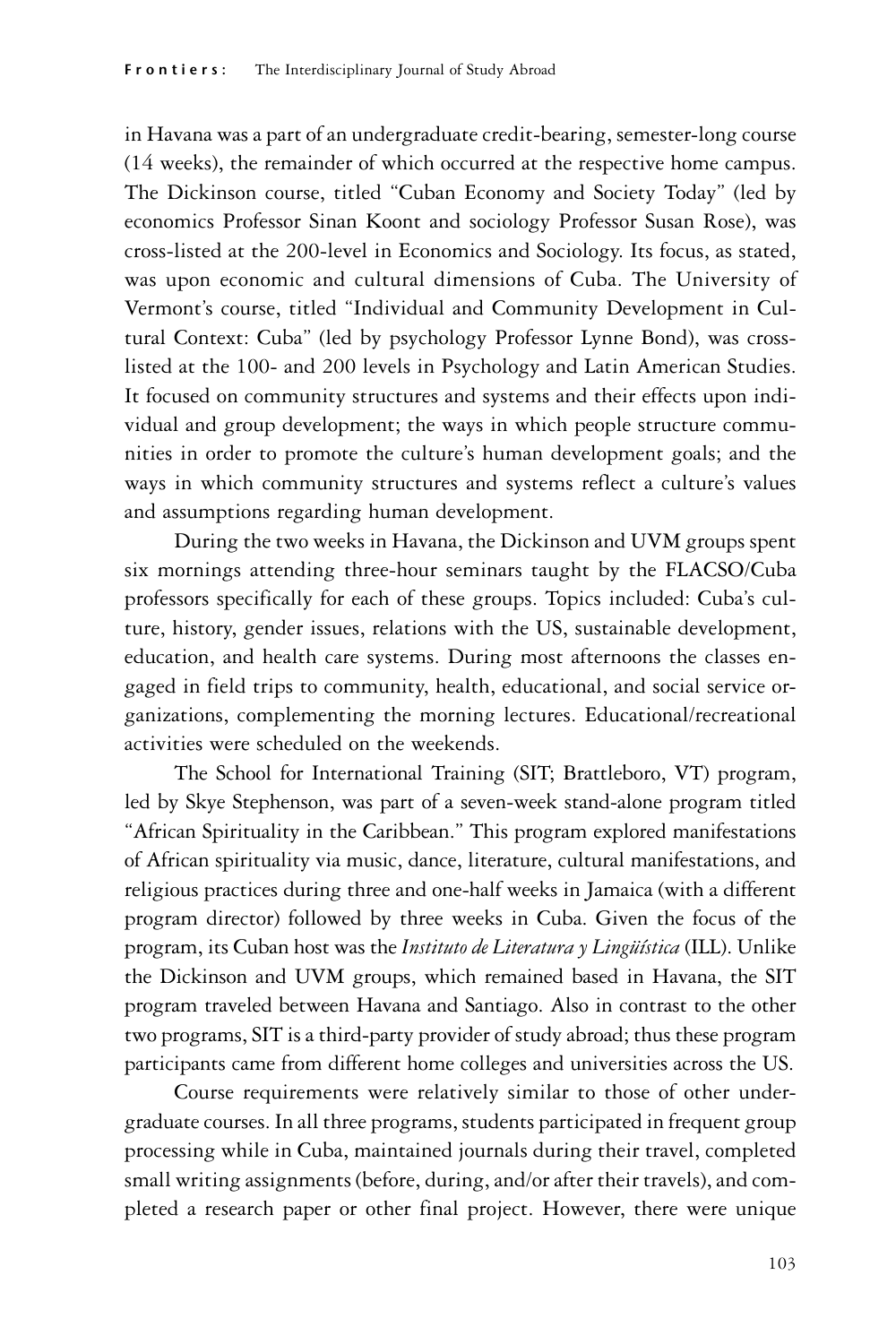dimensions to the program assignments as well. For example, the UVM students were required to interview at least two Cubans (in English or Spanish) who could contribute to their term paper content and, upon return to the US, integrate those interviews into their final paper. Students in all three programs had accommodations in moderate-priced tourist hotels (the Cuban government required that US student groups reside in hotels rather than private housing).

The participant profiles of the programs were similar as well, as illustrated in Table 1, with the exception that three SIT respondents in this study were African descended, while only one from UVM and none from Dickinson were. It should be noted that for the UVM and Dickinson programs, many more students requested to enroll in those courses than could be accommodated, and admittance into each class was competitive (based upon an essay or interview and faculty consideration of the students' curricular and co-curricular experience).

A major distinction between these three programs was the timing of their travel to Havana in the context of each group's study of Cuba (and therefore, the timing of the pre-post travel assessments that are reported below). SIT was a stand-alone program, not connected to a further academic component in the US, and the group arrived in Cuba after having spent three weeks in Jamaica. The SIT students received a brief orientation to Cuba before departing Jamaica. For the Dickinson group, travel to Havana occurred at the beginning of the course; students received readings and attended two orientation sessions in November and December 2003, traveled to Cuba in January 2004, and subsequently met throughout the spring 2004 semester. The University of Vermont course met weekly on the home campus for 14 weeks, completing weekly readings and writing assignments throughout the spring 2004 semester and then traveled at the end of the semester for two weeks, in May 2004. In addition, although all three programs were structured so that participants interacted with a variety of members of the host society, the SIT program put more emphasis on experiential learning and less on an academic environment; it also reached out to Afro-Cuban culture in particular given its program's focus on Afro-Cuban spirituality. These distinctions may be important in considering group variation in the results.

## M e t h o d s

#### **E v a l u a t i o n Q u e s t i o n n a i r e**

With the input of Dr. Díaz González, the three authors (each also their program's director) developed an evaluation questionnaire to administer to program participants before and after their study-travel in Cuba. The questions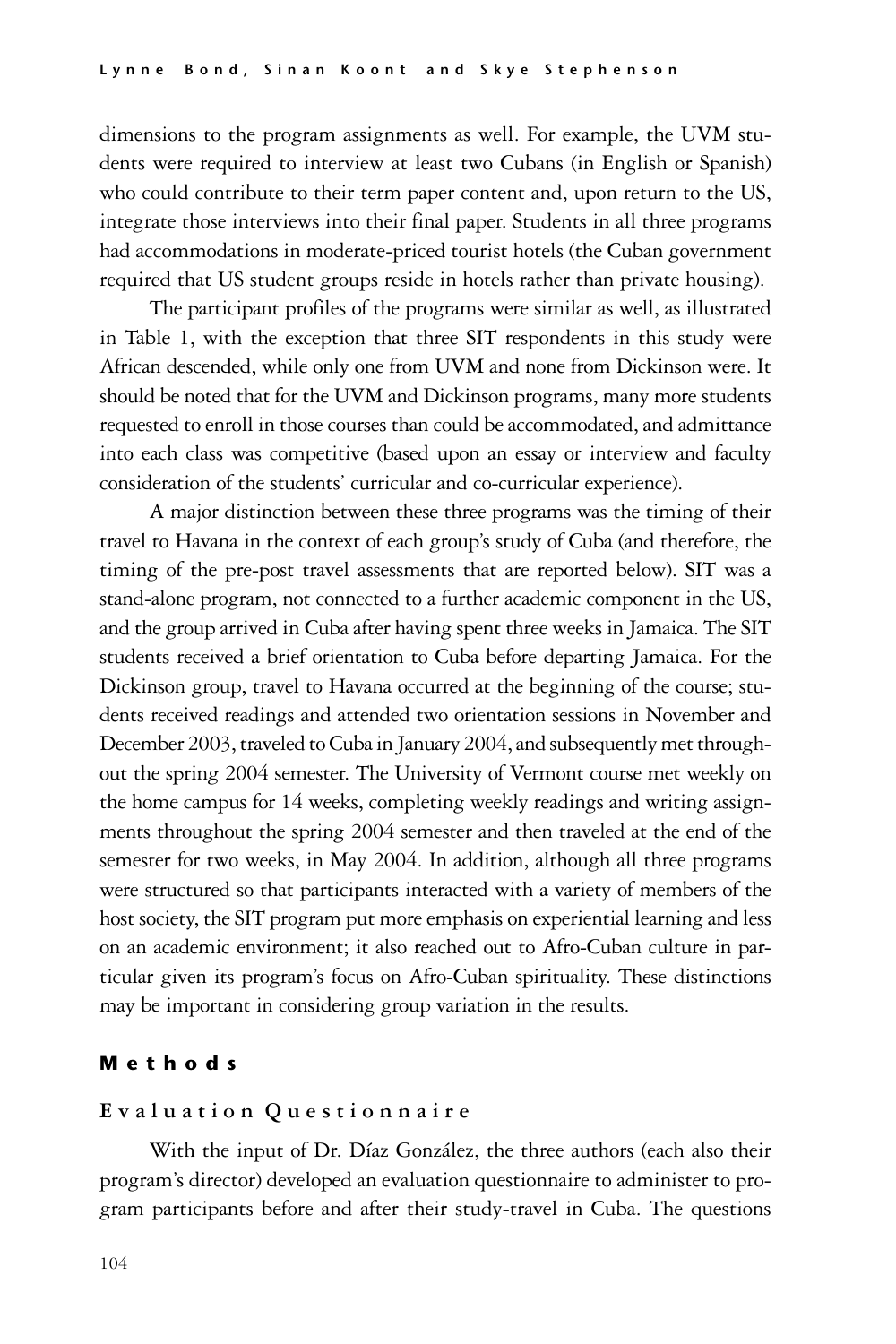|                                             | Dickinson<br>College<br>$(n = 13 \text{ of } 15)$ | University of<br>Vermont<br>$(n = 13 \text{ of } 14)$ | School for<br>International<br>Training (SIT)<br>$(n = 8 \text{ of } 14)$ |
|---------------------------------------------|---------------------------------------------------|-------------------------------------------------------|---------------------------------------------------------------------------|
| No prior travel out of US                   | $0(0\%)$                                          | 2(15%)                                                | 2(25%)                                                                    |
| Prior international travel<br>2–6 weeks     | $10(80\%)$                                        | 10(77%)                                               | 5(63%)                                                                    |
| Prior international travel over<br>6 weeks  | 4 (31\%)                                          | 1(8%)                                                 | 1(13%)                                                                    |
| Prior travel to<br>Spanish-speaking country | 6(46%)                                            | 8(62%)                                                | 6(75%)                                                                    |
| Close friend or relative<br>in Cuba         | 3(23%)                                            | 5(38%)                                                | 1(13%)                                                                    |
| Female/Male ratio of survey<br>respondents  | 9/6 (total class<br>composition)                  | 11/2                                                  | 6/2                                                                       |

|  | Table 1: Characteristics of Study Participants |  |  |
|--|------------------------------------------------|--|--|
|--|------------------------------------------------|--|--|

examined participants' anticipation of and experience in Cuba, specifically to measure indicators of their interiorization of the culture of peace. Of particular interest were apparent shifts in views, values, and beliefs regarding self and other as a result of program participation. Questionnaires assessed four main sets of issues: (1) background information about respondents; (2) anticipated or actual challenges and outcomes of the Cuban experiences; (3) perceived similarities and differences between people and life in Cuba and the US; and (4) overall goals for and impact of the study abroad experience. Pre- and post-travel surveys were similar in format but modified in verb tense to address expectations (pre-travel) or experiences (post-travel). The majority of questions asked participants to rate their expectations or experiences and beliefs on a series of 5 point Likert-type scales; these data were analyzed subsequently using *t-tests* on matched pairs (although the small sample sizes call for caution in interpreting statistical significance). Semi-structured open-ended questions were also used to encourage participants to identify and elaborate upon those issues that were most salient to them; these were analyzed subsequently using content analysis.

Qualitative analyses of participants' papers and journal entries were helpful in augmenting and clarifying the information gleaned from the pre- and post-travel questionnaires.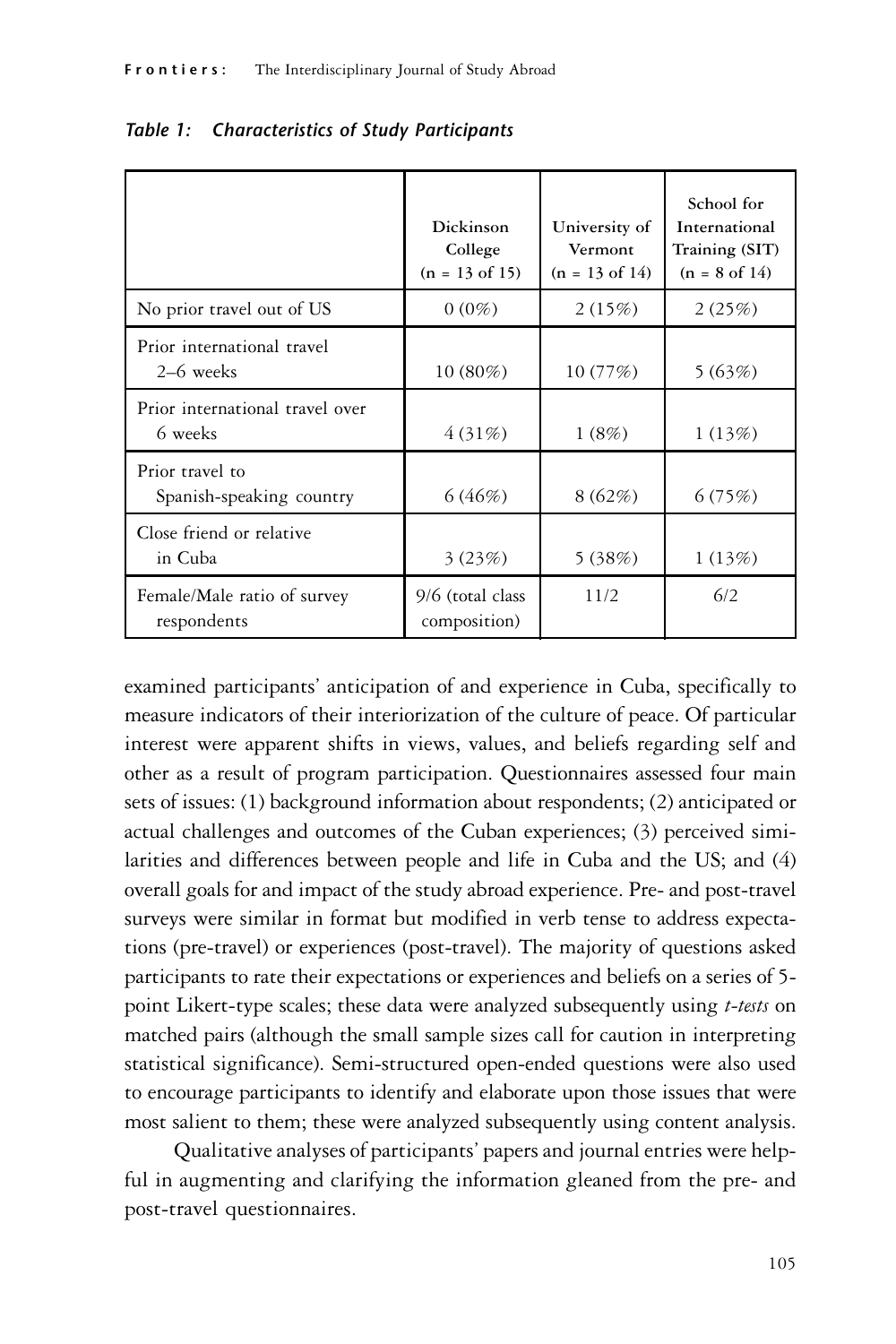#### **R e s p o n d e n t s**

Table 1 summarizes the international and Cuba-related experiences of the 34 (of 43) program participants who completed both the pre- and post-travel questionnaires. The data were analyzed separately by program rather than combined due to important distinctions between the programs. These distinctions described above, were that the specific program themes differed, one program was free-standing rather than embedded in a semester-long US-based course, and the travel abroad (and therefore, the evaluation immediately pre- and posttravel) occurred at different points in participants' study of Cuba.

### Questionnaire Results

Four general sets of findings from the evaluation questionnaire will be presented: (1) expected and experienced challenges in Cuba; (2) beliefs about people and life in Cuba; (3) effects of the study abroad on perceptions of self, other, and US-Cuban relations; and (4) overall expectations and evaluation of the study abroad experience.

## **P e r c e i v e d C h a l l e n g e s i n C u b a**

The questionnaires asked respondents to use 5-point Likert type scales to indicate how challenging they expected (pre) or experienced (post) each of twenty situations/experiences to be in Cuba  $(1 = not very challenging, 5 = very challenging$ ing). Table 2 summarizes the mean ratings of each program pre- and post-travel.

Note that four situations were expected to be particularly challenging before the study abroad experience, as indicated by the fact that at least two of the groups gave them mean ratings of  $\beta$  or higher: (a) figuring out how things work in Cuba; (b) adjusting to the life styles and realities in Cuba; (c) speaking Spanish; and (d) understanding the Cuban professors.

Upon completion of the study abroad, five of the experiences were indicated to be particularly challenging, as indicated by the fact that at least two of the groups gave them a mean rating of 3 or higher. Resembling the pre-travel expectations, these included: (a) figuring out how things work; (b) adjusting to the life styles and realities in Cuba; and (c) speaking Spanish. In contrast to pretravel expectations, two of the three groups also gave post-travel mean ratings of 3 or higher to: (a) interacting with people with different communication styles; and (b) dealing with issues of race.

*Paired t-tests* revealed a statistically significant shift in perceived challenge of several situations from pre- to post-travel. As Table 2 indicates, among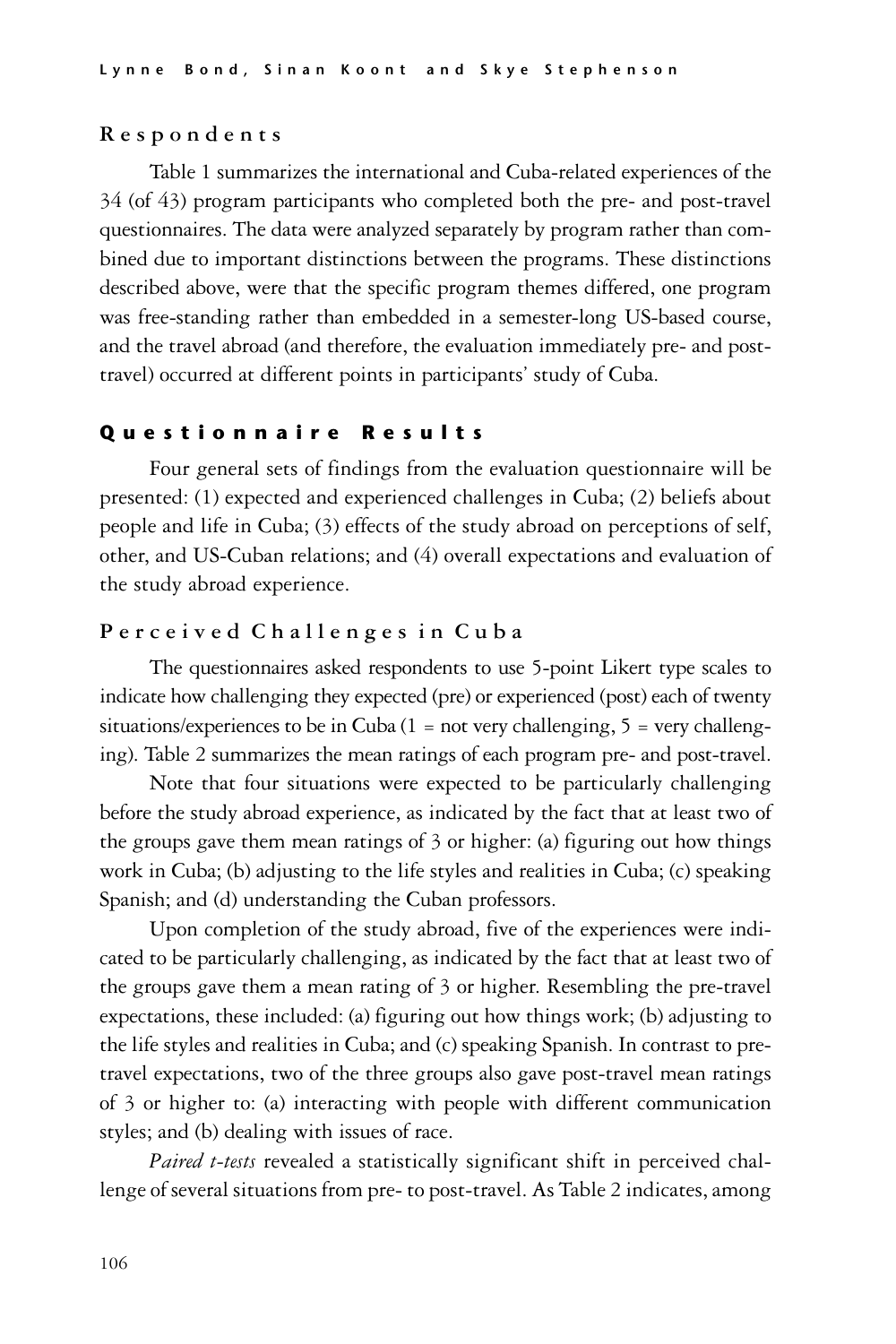| Survey Item                                                                           | Groupa       | Pre-travel        | Post-travel              |
|---------------------------------------------------------------------------------------|--------------|-------------------|--------------------------|
| $2 - 1$ .<br>Living and getting around in Havana:                                     | D<br>V<br>S  | 3.2<br>2.9<br>2.9 | 2.9<br>2.6<br>$2.4 *$    |
| $2 - 2.$<br>Figuring out how things work in Cuba                                      | D<br>V<br>S. | 2.8<br>3.2<br>3.  | $2.6+$<br>3.2<br>$3.9+$  |
| $2 - 3$ .<br>Making Cuban friends                                                     | D<br>V<br>S  | 3.4<br>2.9<br>2.6 | $2.8 +$<br>2.8<br>$3.8+$ |
| $2-4.$<br>Getting along with members of the<br>study group abroad                     | D<br>V<br>S. | 1.9<br>1.5<br>2.9 | 2.2<br>1.9<br>$3.3*$     |
| 2-5a. Adjusting to the life style in Cuba<br>2-5b. Adjusting to the realities in Cuba | D<br>D       | 2.5<br>2.7        | 2.8<br>$3.2+$            |
| $2 - 5.$<br>Adjusting to the life styles and<br>realities in Cuba                     | V<br>S       | 3.4<br>3.1        | $3.8+$<br>$3.6+$         |
| $2-6.$<br>Speaking Spanish                                                            | D<br>V<br>S. | 3.5<br>3.9<br>3.6 | 3.8<br>4.2<br>3.5        |
| $2 - 7.$<br>Understanding the Cuban professors                                        | D<br>V<br>S. | 3.0<br>3.4<br>2.4 | 3.31<br>$2.5*$<br>2.4    |
| $2 - 8.$<br>Completing academics successfully                                         | D<br>V<br>S. | 2.3<br>2.7<br>2.1 | 2.2<br>$1.5*$<br>2.3     |
| $2-9.$<br>Maintaining personal health                                                 | D<br>V<br>S  | 1.9<br>1.7<br>2.5 | $2.5*$<br>1.9<br>2.4     |
| 2-10. Living in a Communist nation                                                    | D<br>V<br>S  | 2.4<br>2.7<br>2.5 | $1.9+$<br>2.4<br>$3.1+$  |
| 2-11. Dealing with Cubans' expectations                                               | D<br>V<br>S. | 2.8<br>3.5<br>2.6 | 2.6<br>$2.9*$<br>$3.4 +$ |
| 2-12. Interacting with people of different values                                     | D<br>V<br>S  | 1.9<br>3.2<br>2.3 | $2.7*$<br>$2.5*$<br>2.4  |

Table 2: Mean rating of anticipated and experienced challenges pre- and post-travel, by program (1= not challenging;  $5$  = very challenging)

*Table 2 continues on page 108*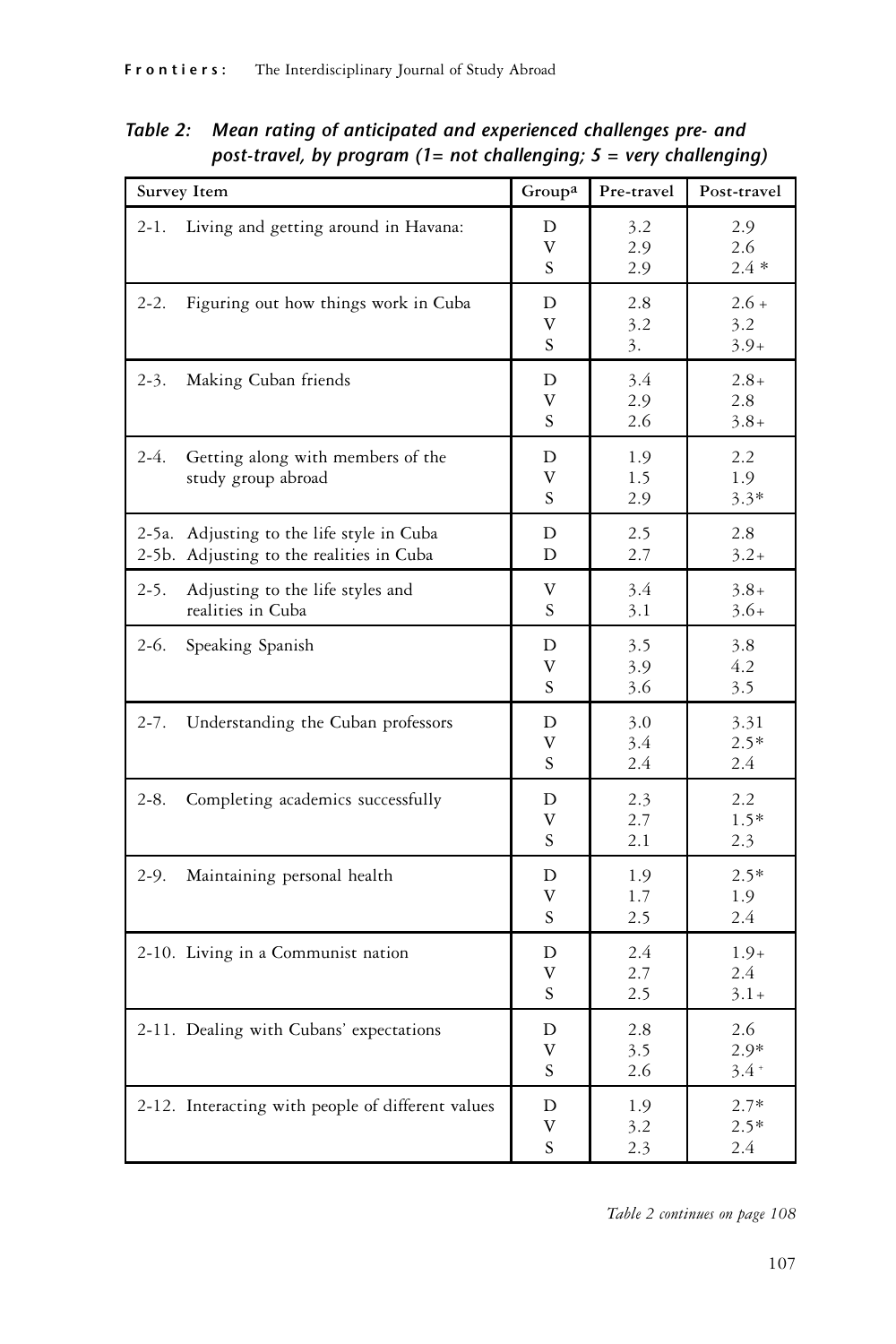Table 2: Mean rating of anticipated and experienced challenges pre- and post-travel, by program (1= not challenging;  $5$  = very challenging) (continued)

| <b>Survey Item</b>                                                        | Group <sup>a</sup>       | Pre-travel        | Post-travel                 |
|---------------------------------------------------------------------------|--------------------------|-------------------|-----------------------------|
| 2-13. Interacting with people of different<br>political beliefs           | D<br>V<br>S              | 1.7<br>2.5<br>2.4 | 1.9<br>2.4<br>2.5           |
| 2-14. Interacting with people of different<br>religious/spiritual beliefs | D<br>V<br>S              | 1.7<br>1.9<br>2.0 | 1.9<br>1.8<br>2.1           |
| 2-15. Interacting with people of different<br>economic perspectives       | D<br>V<br>S              | 2.6<br>2.2<br>1.9 | $3.1 +$<br>2.4<br>$2.4+$    |
| 2-16. Interacting with people with different<br>communication styles      | D<br>V<br>$\overline{S}$ | 2.6<br>2.5<br>2.3 | $3.1 +$<br>2.8<br>$3.1+$    |
| 2-17. Dealing with gender-based behaviors and<br>perspectives             | D<br>V<br>S              | 2.6<br>2.2        | 2.5<br>$3.9+$               |
| 2-18. Interacting with people with fewer<br>economic resources            | D<br>V<br>$\overline{S}$ | 2.2<br>2.1<br>1.6 | $3.0+$<br>$2.7*$<br>$2.8 +$ |
| 2-19. Dealing with issues of race                                         | D<br>V<br>S              | 2.1<br>2.5<br>3.3 | 2.5<br>$3.1*$<br>3.6        |
| 2-20. Dealing with views regarding sexual<br>preference                   | D<br>V<br>S              | 2.1<br>2.4<br>1.8 | 1.9<br>2.2<br>1.6           |

 $* p < .05$ 

+ *p* < .10, one-tailed t-test on matched pairs

 $a D = Dickinson College (n=13), V = University of Vermont (n=13), S = SIT (n=8)$ 

one or more programs, there was a decrease ( $p < .05$ ) from pre- to post-study abroad in how challenging students found: (a) living and getting around in Havana; (b) understanding the Cuban professors; (c) completing the academics successfully; (d) dealing with Cubans' expectations; and (e) interacting with people of different values (although one group reported this challenge to be greater than anticipated, all three groups ended with similar post-travel ratings of this challenge, 2.4-2.7). Table 2 also notes trends  $(p < .1)$  in decreased perceptions of other challenges. Thus "being there" permitted study abroad participants to discover their ability to cope more effectively than they had anticipated in a variety of potentially challenging situations.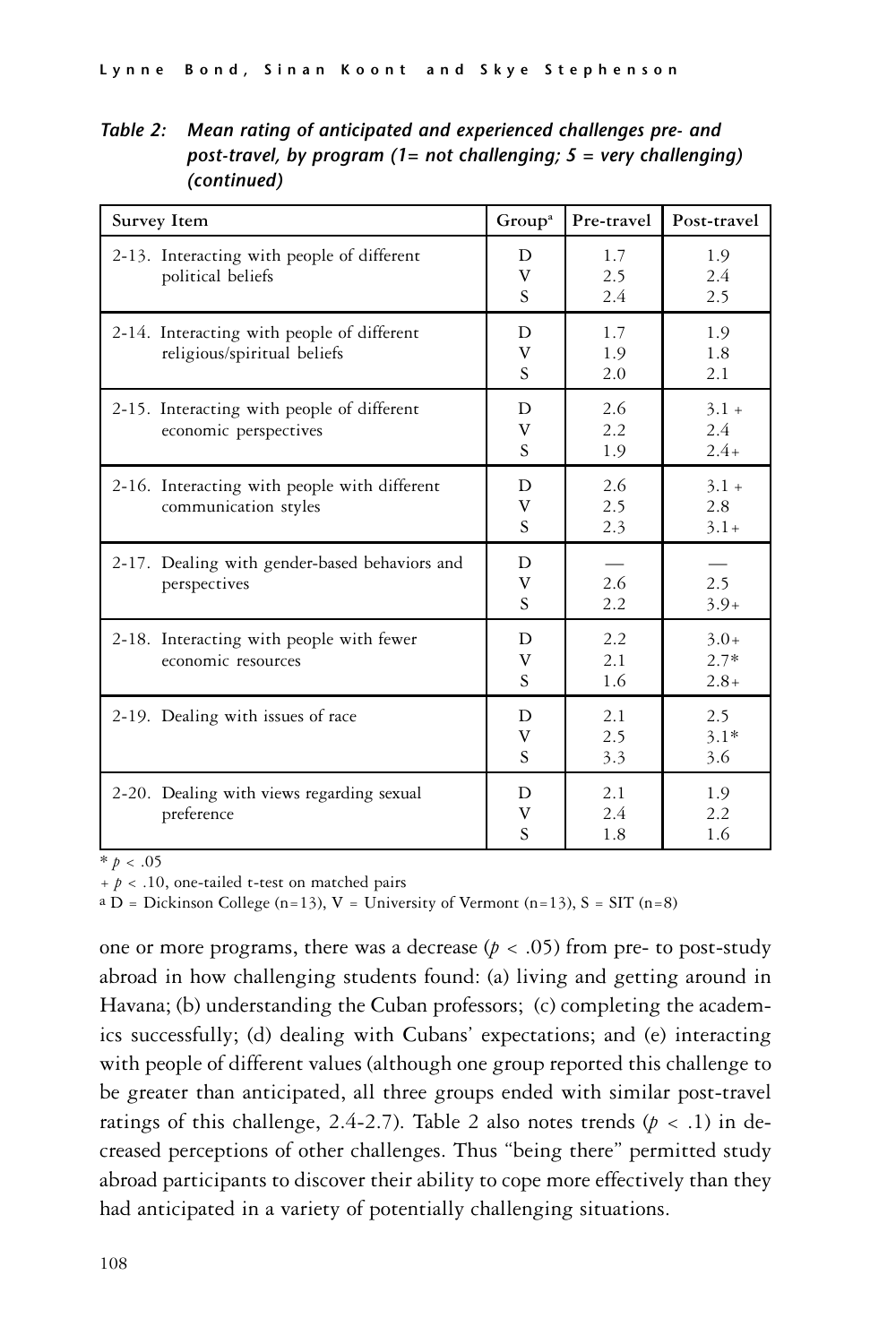On the other hand, at least one of the groups reported statistically significant increases ( $p < .05$ ) in perceived challenge of other situations from pre- to post-travel: (a) getting along with members of the student group abroad, (b) maintaining personal health, (c) interacting with people of different values (as noted above, one group reported this challenge to be less than anticipated), (e) interacting with people with fewer economic resources (reported by all three groups,  $p < 05$  or  $p < 0.1$ ), and (f) dealing with issues of race (in the UVM group only; the single African American participant was mistaken to be Cuban and asked for identification by a hotel employee and sexually harassed by a European man on a separate occasion). Table 2 reveals other trends  $(p < 0.1)$  in increased perception of challenges.

As suggested earlier, some of the differences in perceptions and change between the three program groups may reflect the differences in participants' programs and backgrounds at the time of departure for Cuba. For example, the Dickinson and SIT groups reported it to be more challenging than expected (*p* < .1) to interact with people of different economic perspectives and with different communication styles, whereas the UVM group did not. However, the UVM group had been studying Cuba and preparing for the trip for 14 weeks before departure, whereas the other programs had not. Although all three groups received in-depth educational experiences, the points at which they traveled (and therefore completed their pre- and post-travel questionnaires) could have made a difference in the participants' responses. Group variation may also be attributable, in part, to the different nature of the programs; the SIT program was more experiential than the other two and exposed participants to a broader cross-section of Cuban life and society, and this group reported more challenges overall than the other two groups.

In summary, students embarked upon their study abroad in Cuba expecting several, albeit limited, challenges. The most pervasive concerns involved speaking Spanish, understanding Cuban professors, adjusting to the lifestyle and realities of Cuba, and figuring out how things work in Cuba. Many of the students' original apprehensions were appeased to some degree by their study in Cuba, although this pattern varied by program, most likely reflecting different program content, activities and preparation. On the other hand, some participants found other situations in Cuba to be more challenging than anticipated, particularly in the areas of interacting with people with different values and expectations. All three groups concurred that the challenges of interacting with people with few economic resources exceeded their expectations.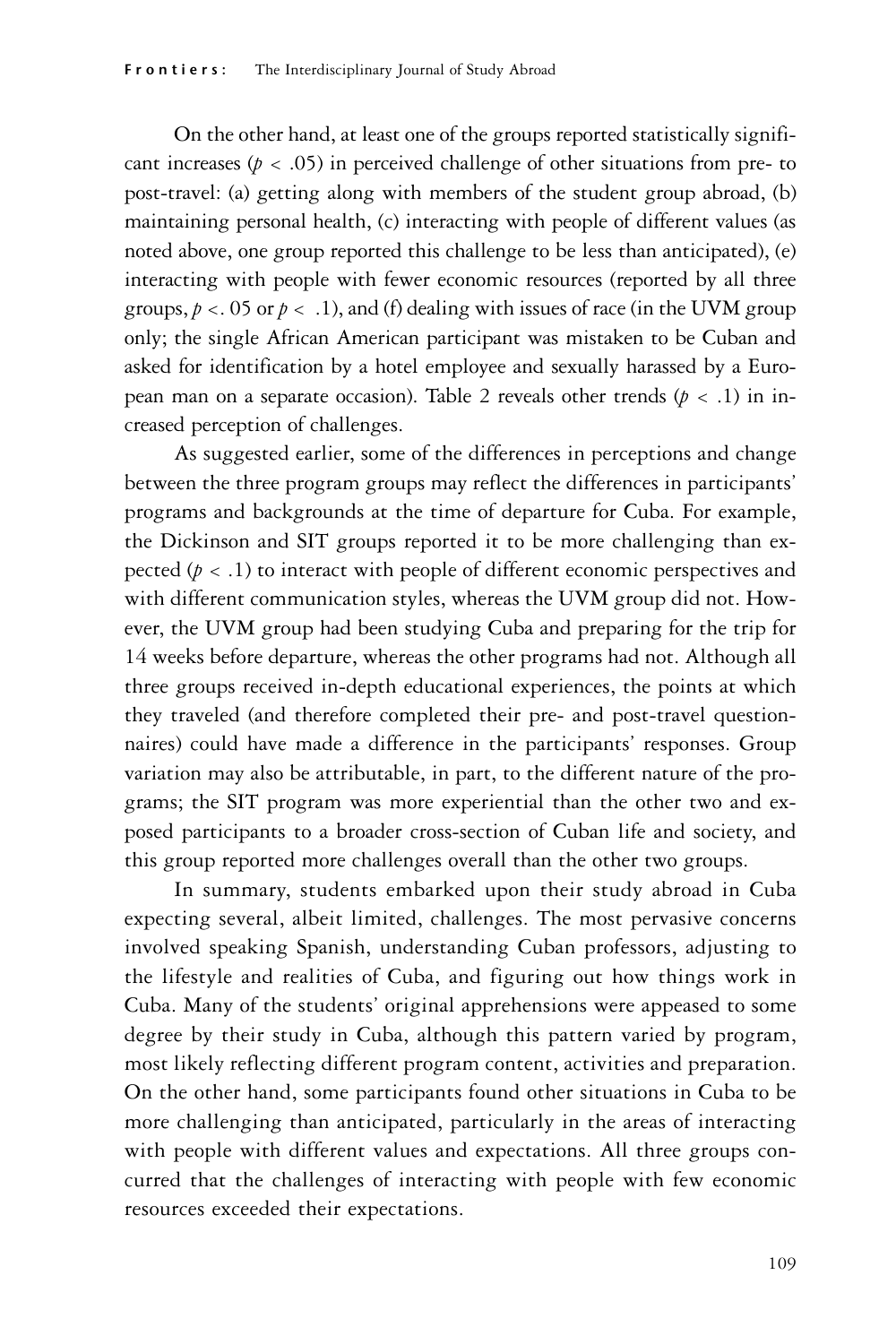# Beliefs about People and Life in Cuba

Respondents indicated the degree to which they agreed or disagreed with five statements noting similarities between people and life in Cuba and the US (5-point Likert scale;  $1 =$  totally true,  $5 =$  totally false). Table 3 presents the mean responses to each question by program.

Note that before the travel, respondents from all three programs consistently reported dissimilarities between people of Cuba and the US on most indices, with all mean scores above 3, except on the question of similarities in people's goals for themselves and their families. Pre-post comparisons revealed that "being there" significantly changed students' beliefs on four of the five questions. Specifically, respondents from all three programs came to believe that people in Cuba and the US are more similar than they had originally thought in terms of their basic values, and the UVM and Dickinson groups reported increases in perceived similarity in terms of the goals people have for themselves and their families in Cuba and the US. The SIT students, examining

|           | Survey Item                                                                                                                                                        | Group <sup>a</sup> | Pre-travel        | Post-travel                 |
|-----------|--------------------------------------------------------------------------------------------------------------------------------------------------------------------|--------------------|-------------------|-----------------------------|
| $3-1$ .   | The people of Cuba are really quite<br>similar to people in the United States<br>regarding their basic values.                                                     | D<br>v<br>S        | 3.4<br>3.2<br>3.1 | $2.9*$<br>$2.8*$<br>$2.6^+$ |
| $3 - 2$ . | The people of Cuba are really quite<br>similar to people in the United States<br>regarding their goals for themselves and<br>their families.                       | D<br>V<br>S        | 2.6<br>3.1<br>2.3 | $2.0*$<br>$2.5*$<br>$2.6+$  |
| $3 - 3$ . | The people of Cuba are really quite<br>similar to people in the United States<br>regarding the day-to-day challenges<br>they face in their lives.                  | D<br>V<br>S        | 3.7<br>4.2<br>4.4 | $4.1+$<br>4.2<br>4.6        |
| $3-4.$    | The people of Cuba are really quite<br>similar to people in the United States<br>regarding the day-to-day opportunities<br>they have in their lives                | D<br>V<br>S        | 4.2<br>4.3<br>4.3 | $3.5+$<br>4.2<br>$4.8 +$    |
| $3 - 5$ . | The people of Cuba are really quite<br>similar to people in the United States<br>regarding their views about the respon-<br>sibilities of community and government | D<br>V<br>S        | 4.1<br>3.3<br>4.1 | 3.9<br>$4.3*$<br>$4.4+$     |

Table 3: Mean ratings of similarity between people of Cuba and the US pre- and post-travel (1 = totally true;  $5 =$  totally false).

\* pre-post travel ratings different at *p* < .05

+ pre-post travel scores different at *p* < .10, one-tailed t-test on matched pairs

 $a D = Dickinson College (n=13), V = University of Vermont (n=13), S = SIT (n=8)$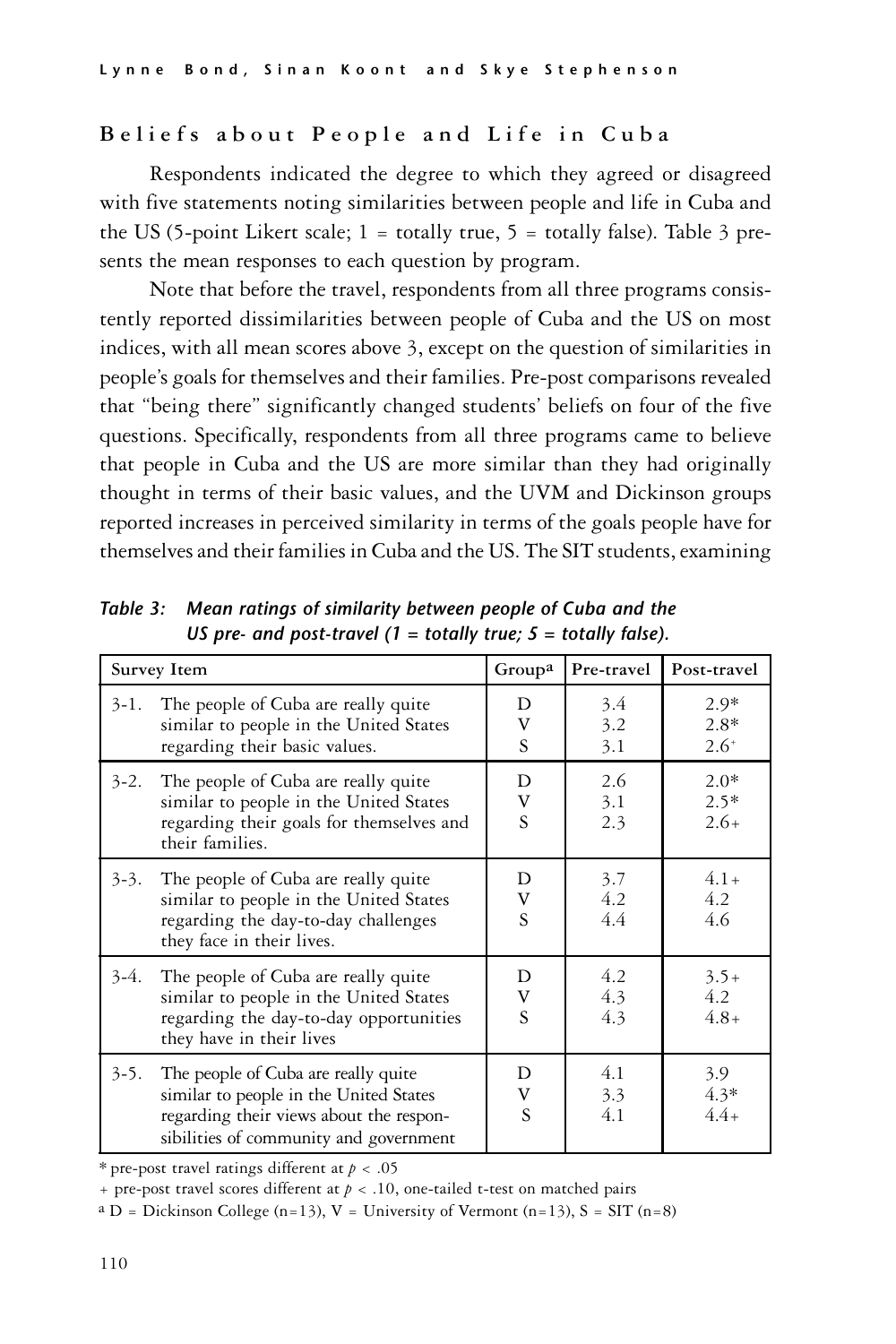African spirituality, reported a shift in the opposite direction, perhaps reflecting their program focus on Afro-Cuban spiritual and religious beliefs that strongly differed from anything the students had previously encountered.

The study abroad experience led the UVM and SIT groups to perceive greater differences between peoples of Cuba and the US in terms of their views of the responsibilities of community and government (note, the focus of the UVM course emphasized specifically how communities are structured differently in Cuba and the US in order to inspire these different roles and responsibilities). Interestingly, the three programs had distinct patterns of change on one item: Although all three groups embarked upon their study abroad with a belief that the people of Cuba and the US are dissimilar regarding their day-to-day opportunities (ratings of 4.2 and 4.3), by the end of their travelstudy, the Dickinson group came to see these opportunities as more similar, the SIT group came to see these opportunities as even more dissimilar, and the UVM group did not change views.

In summary, over the course of these short-term, two-three week structured study abroad experiences, participants came to identify greater similarities between people from Cuba and the US in terms of their basic values and, generally in peoples' goals for themselves and their families, even while recognizing that peoples of these nations have different day-to-day challenges, opportunities, and beliefs about government than one another (mean ratings all above 3). This suggests that even brief study abroad experiences may foster a growing ability among participants to distinguish between day-to-day experience and structures, on one level, and shared human values and identity on another.

# Effects of Study Abroad on Perceptions of Self, Other, and US-Cuba Relations

Respondents were asked to indicate the degree to which they believed the study abroad experience in Cuba would (pre-travel) or did (post-travel) affect their understanding on five dimensions. Table 4 presents participants' mean responses to each question by program.

Perhaps not surprisingly, program participants began their study abroad experience (which in all cases, was voluntary — not required for their academic degree) with generally strong expectations that the experience would powerfully affect their understanding. Note that the mean ratings of anticipated effects for all three groups were above 3 on every pre-travel question. Respondents expected the study abroad experience to affect their own understanding of: their personal strengths, their personal limitations, other people, culture, and US-Cuba relations.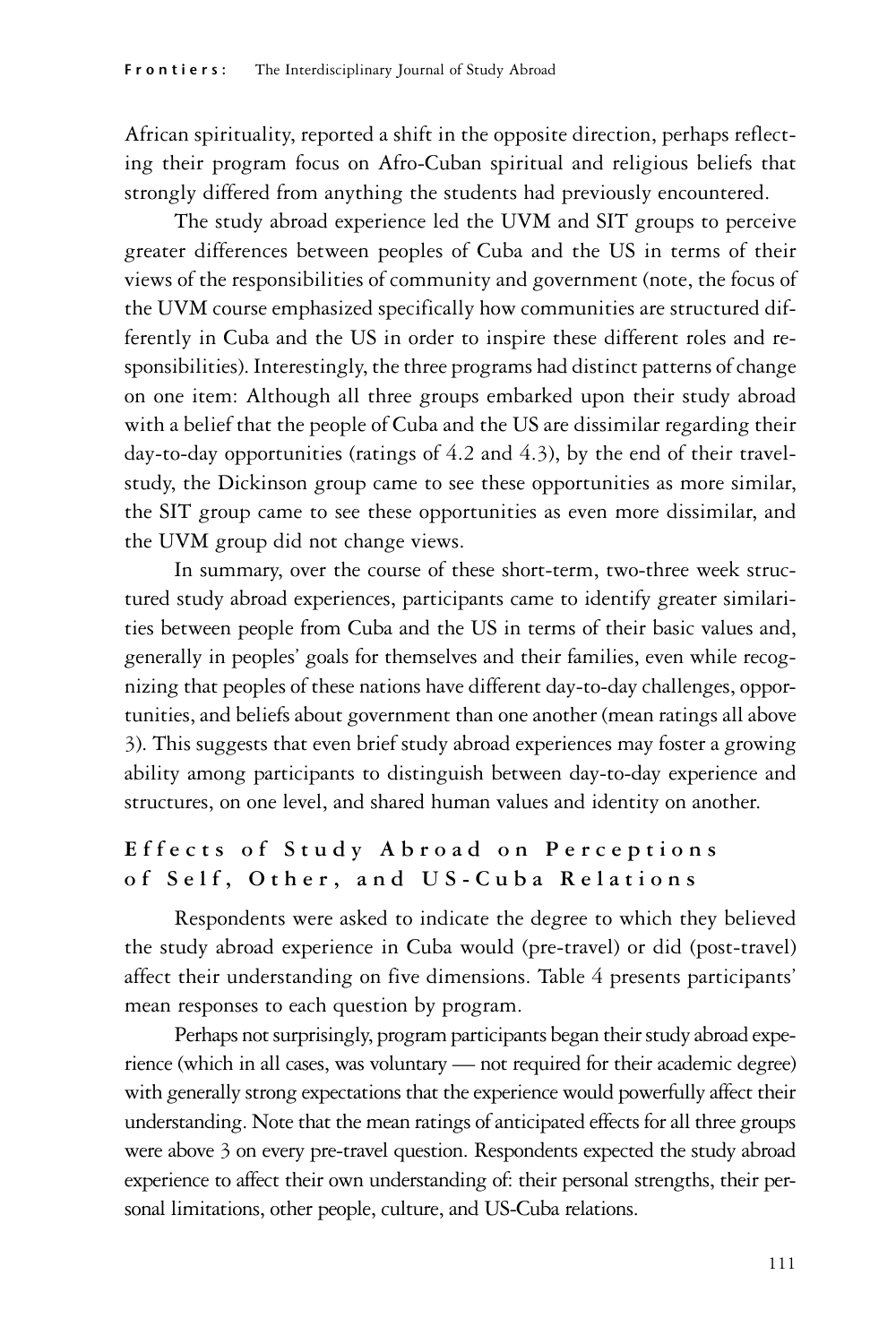| Survey Item                                | Groupa      | Pre-travel        | Post-travel          |
|--------------------------------------------|-------------|-------------------|----------------------|
| Your understanding of your own             | D           | 3.2               | 2.9                  |
| $4-1.$                                     | v           | 3.9               | 3.6                  |
| personal strengths                         | S           | 3.6               | 3.8                  |
| $4-2.$                                     | D           | 3.1               | 2.8                  |
| Your understanding of your own             | v           | 3.8               | 3.7                  |
| personal limitations                       | S           | 3.6               | 3.4                  |
| 4-3.<br>Your understanding of other people | D<br>V<br>S | 3.6<br>4.3<br>3.8 | 3.6<br>4.1<br>$4.1+$ |
| 4-4. Your understanding of culture         | D           | 3.8               | 3.8                  |
|                                            | v           | 4.2               | 4.5                  |
|                                            | S           | 4.2               | 4.1                  |
| $4-5.$                                     | D           | 4.3               | 4.3                  |
| Your understanding of US-Cuba              | v           | 4.5               | $4.8 +$              |
| relations                                  | S           | 3.9               | $4.5+$               |

Table 4: Mean ratings (by program) of how study abroad in Cuba affected respondent understanding  $(1 = no$  effect;  $5 = very$  powerful effect)

\* pre-post travel ratings different at *p* < .05

 $+$  pre-post travel scores different at  $p < .10$ , one-tailed t-test on matched pairs

 $a^a$ D = Dickinson College (n=13), V = University of Vermont (n=13), S = SIT (n=8)

Most importantly, participants returned from their study in Cuba with these expectations confirmed. In no instance was there a statistically significant decrease in perceived effect of understanding from pre- to post-travel (and in only one program did any mean ratings drop below 3, and those hovered at 2.8-2.9). In fact, the ranges of post-travel ratings of impact are impressive for each of the three individual programs (2.8-4.3, 3.6-4.8, and 3.4-4.5 for Dickinson, UVM, and SIT, respectively).

Moreover, despite the very high expectations pre-travel, participants reported effects that were even stronger than anticipated ( $p < .10$ ) in two categories. The SIT group reported greater effects than they expected in their understanding of people as a result of their travel-study experience; and UVM and SIT reported greater effects than anticipated in their understanding of US–Cuba relations as a result of their travel-study experience (which was difficult to achieve statistically in light of potential ceiling effects with the scales). In fact, on a separate question that asked, "How important are educational exchanges in shaping US-Cuban relations"  $(1 =$  insignificant;  $4 =$  very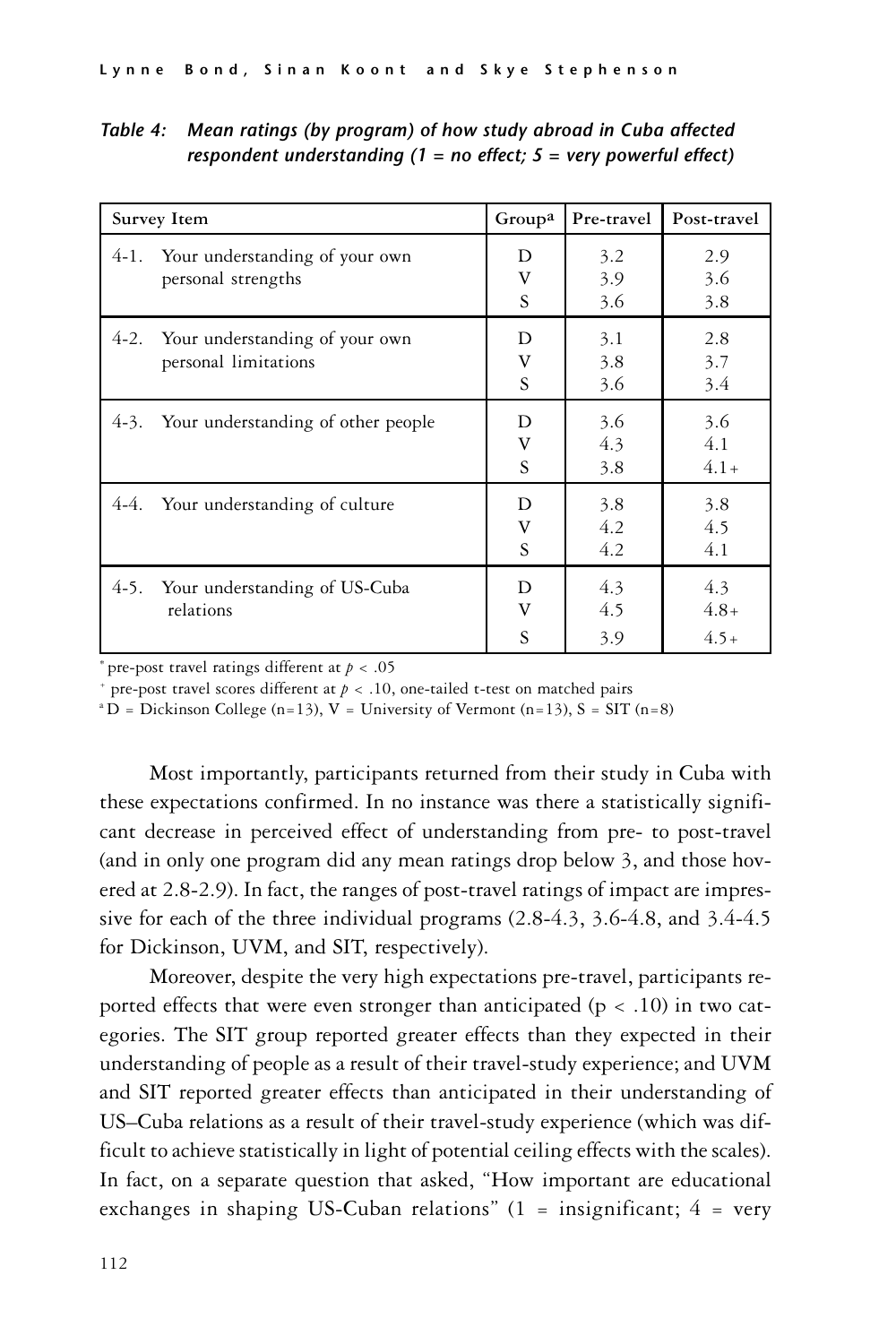important), mean group responses were 3.5, 3.8, and 3.6 before travel and 3.8, 4.0, and 3.8 upon return from the study abroad. Thus, participants embarked on their travel with a firm belief in the importance of these educational exchanges and they returned even more convinced of their value.

# Go als and Accomplishments of the Study Abroad Experience

Using an open-ended question, pre-travel questionnaires asked respondents to indicate their personal goals for their study abroad experience. Content analyses were conducted on responses from the 21 UVM and SIT participants (Dickinson responses were not available). Students most commonly reported a desire to open their minds to new lifestyles and culture (52%) and/or to learn "the truth" about Cuba firsthand (57%). Some students also explained that they hoped to: learn about themselves (29%), grow independently and socially (19%), experience a new way to organize society (14%), improve Spanish proficiency (14%), learn more about spirituality and the Diaspora (14%), be in a setting with many people of color (10%), and learn about government (5%).

Upon their return from Cuba, students were asked in an open-ended format to identify what they "believe were the most important aspects of their study abroad experiences in Cuba." Content analyses of the 21 UVM and SIT students revealed different responses by program. Those in the University of Vermont program most commonly pointed to their interactions with faculty, students, and other Cubans, and conducting interviews as the most powerful (54%), as well as their firsthand observation of life in Cuba (24%). Many noted that the most significant dimension of this personal contact was developing "real relationships with real people" (as one student put it). Some students pointed to the powerful impact of the field trips that complemented the course material (15%) and the importance of learning and questioning politics and complex systems of the US and other countries (15%). SIT participants focused upon the overall experience. More than half (63%) highlighted the significance of simply being in Cuba. Respondents also mentioned the growth that came from learning to deal with material shortages like water and electricity (25%) and with Cuban government restrictions (25%). One student reported it was "hard to formulate a response (to this question) because everything is important."

Across the programs, participants concurred on the "power of being there"—in Cuba. As one student wrote in her questionnaire: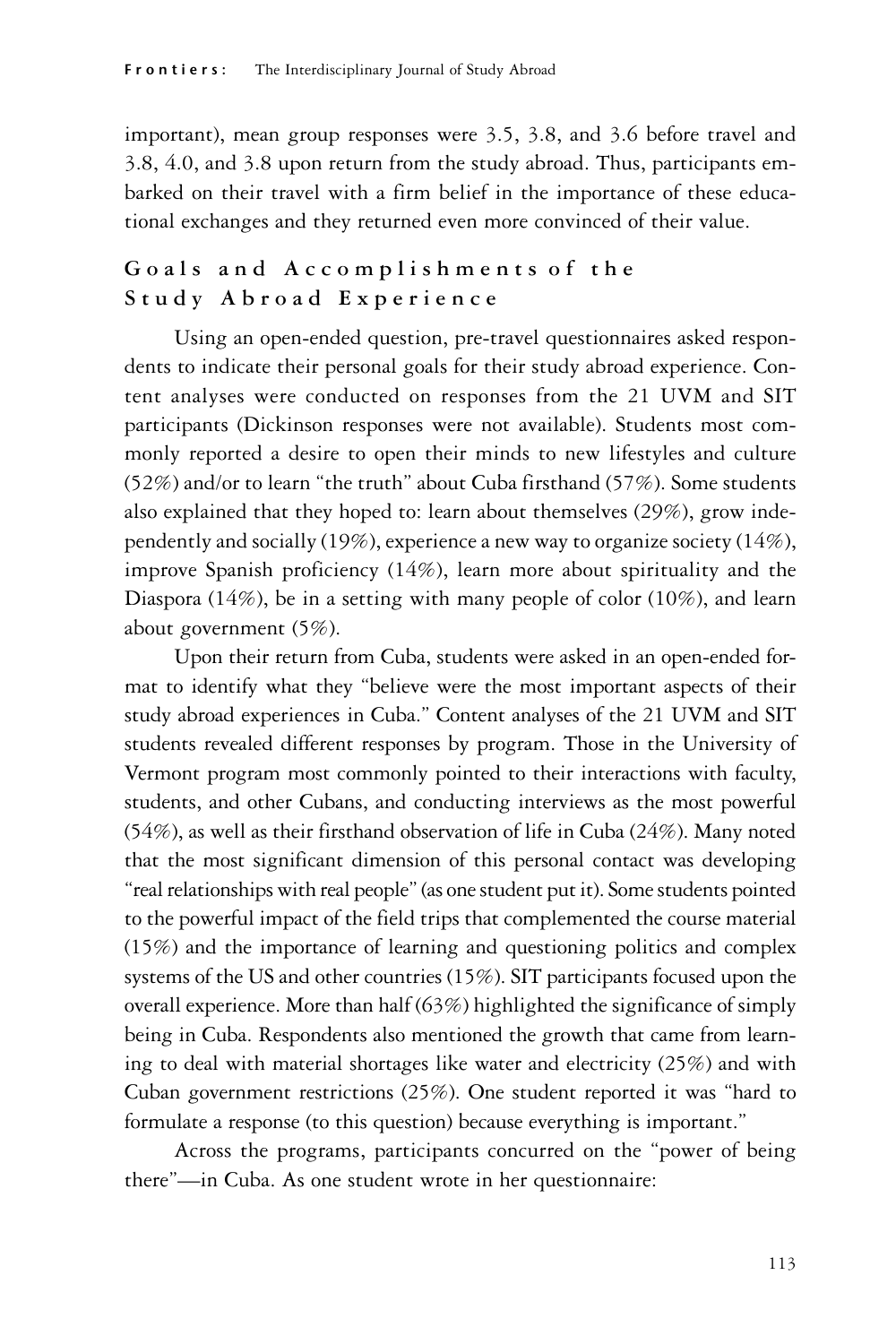Being abroad made me question many aspects of my own culture in a way that is incredibly important. As one of the Cubans I met explained, communication opens a world of opportunities. This trip has opened doors to me that no book or video could ever accomplish alone. Traveling to Cuba and speaking to [Cubans] personally has been an experience I only wish could be easier for Americans.

Another student explained:

Being able to actually be in the country and experience it to the extent that is possible, any extent. It was awesome to be able to connect in some ways and communicate with people and make an impression on others' lives as an American in Cuba and learn from the Cuban people. It was an exchange.

In fact, in their anonymous course feedback all of the students reported that they had accomplished their personal goals for their travel, although several added that they would have liked to have had more opportunity to talk directly with a wide array of Cubans, and one stated that it had been difficult to be truly open to the Cuban system given the biases she brought as the daughter of a Cuban-American émigré.

## J o u r n a l T h e m e s

Two of the course requirements for the UVM students were that they maintain a journal during their stay, and that they interview at least two Cubans. A qualitative analysis of the entries, especially those based on their interactions with the Cubans they interviewed, reveals common themes that support and complement the quantitative data.

## **T h e P o w e r o f R e l a t i o n s h i p s** with the "Other"

Nothing had a more profound impact on how students understood Cuba, its people and, for that matter, themselves than the personal relationships the students established with Cubans and especially with those who were in positions that engendered relatively egalitarian, reciprocal friendships (rather than tourist-service provider relationships). For example, the University of Havana student translators spent a great deal of time with UVM students after class, during evenings, and on weekends. Some of the instructor's Cuban friends hosted the class in their home for lunch and introduced the students to their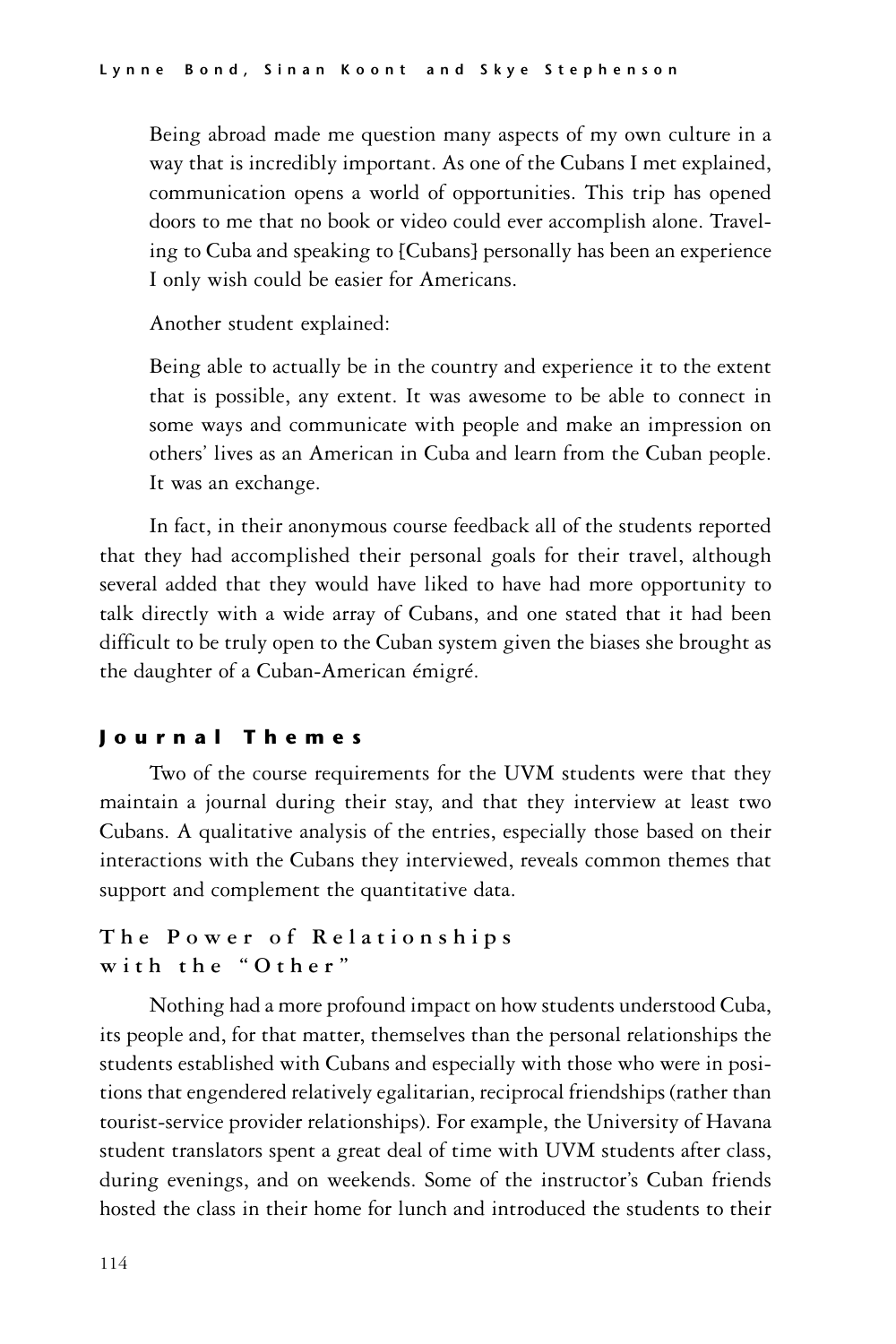neighbors. The students interviewed professors, translators, and others for the research papers they completed. Students wrote frequently and extensively about what they saw and learned from these types of encounters; the students developed great trust in the opinions and information these newfound friends offered. For example, one student (interestingly, from a Cuban-American family) who had interviewed a FLACSO professor for her research paper wrote:

When I first started asking my interview questions I began to realize how much Prof. X is for the revolution and how much she believes in the system. It was really hard for me to ask my questions from that point of view because I didn't want to say anything that would attack her beliefs. I have grown up with everyone around me hating the policies created by the revolution in Cuba so to talk with someone who is a firm believer in them was extremely hard. Although it was really hard I thought it was the coolest thing to hear the other side of things. It is easy for my relatives to be against the policies in Cuba because they don't have to live under them. Prof. X knows things that my relatives don't. Prof. X also lived in Cuba before the revolution, during the revolution and after the revolution. My relatives left right before so they have no idea what the people of Cuba have had to adjust to and how their life is . . .. I never thought I would learn so much from a half hour interview but Prof. X really taught me a lot about family life and Cuban life in general.

# **D i f f e r e n t S o c i a l S y s t e m s R e f l e c t** and Promote Values Differently

Throughout the semester, UVM students had discussed the power of government policies and practices to shape the daily lives, expenses, leisure time, eating habits, etc. of community members. However, students found it difficult to comprehend truly that notion. But a visit to an agricultural cooperative brought the idea to life. Students suddenly achieved clarity when they discovered, with shock, that in Cuba the "chemical-free, organic vegetables" that they saw cultivated were actually less expensive instead of more costly than non-organically raised vegetables. This was due to both government support and the high cost of chemical fertilizers for a country with import restrictions such as Cuba's. In the US, they recognized, the market price of organic produce, grown without government support in either ideology or funding, was much higher.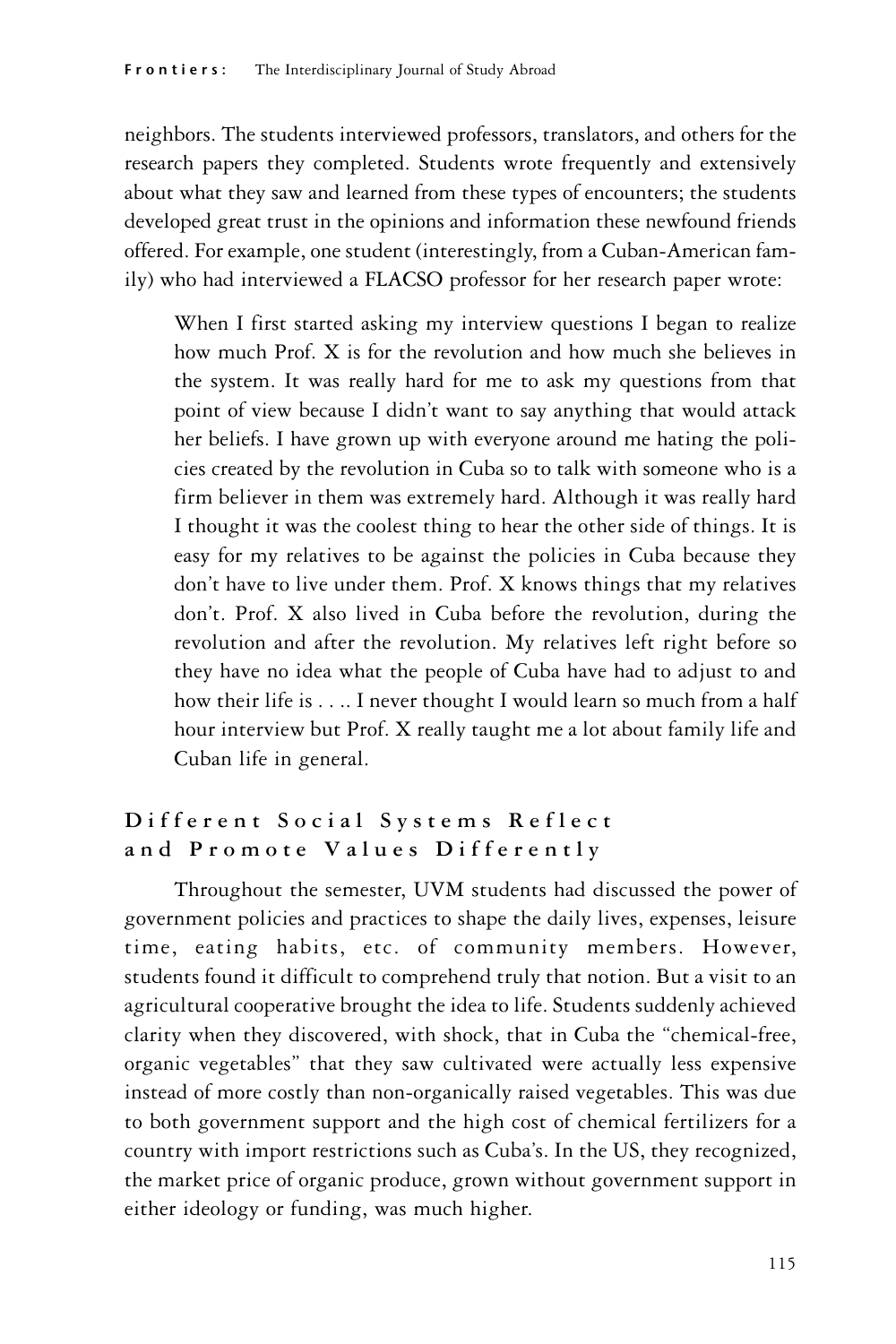# I dealist Constructs as Pursued by **A p p a r e n t l y D i v e r g e n t S t r a t e g i e s**

Students noted that they have assumed that democracy is achieved in the US by guaranteeing each adult one vote and by permitting open speech and open campaigning by each candidate. However, after witnessing the Cuban policy of restricting each political candidate's campaign material for the Municipal Assembly to a one-page typed biography, thereby removing the power of big money and political advertisements from elections, students reconsidered a host of strategies for achieving democracy that minimize the influence of wealth.

# **R e a s s e s s i n g O n e ' s V a l u e s a n d t h o se o f O n e ' s C o m m u n i t y / C u l t u r e**

Students frequently noted how experiences in Cuba made them rethink their own values and behaviors and stimulated them to entertain change. These reassessments frequently focused on students' own materialism, particularly after witnessing the extent to which Cubans live day-to-day with access to minimal material resources. For example, following her transition back to the US, one student wrote, "I just wish more people understood where I was coming from instead of asking me what I brought them back." Similarly, upon return to the US another student wrote:

I sit at my computer in my new apartment. There's nothing on my walls but a small framed photograph, only a mattress on the floor, a desk and chair, fan, an old steamer trunk fixed up to service as a bureau. I can't stand to think of adding clutter. I'm overwhelmed by a desire to be frugal and Spartan… Understanding the structure and elements fueling these economic inequities [between the US and Cuba] doesn't prevent me from feeling physically disgusted by the excesses so commonly flaunted here at home.

## C o n c l u s i o n s

# The Contribution of Study Abroad in Cuba **t o a C u l t u r e o f P e a c e**

What can we glean from our examination of participants' experiences in these three short-term US study abroad programs in Cuba as a contribution to the promotion of a culture of peace? It is clear that the specific focus and format of each program may have differentially influenced the participants' experiences. At the same time, we can make several generalizations about participants' shared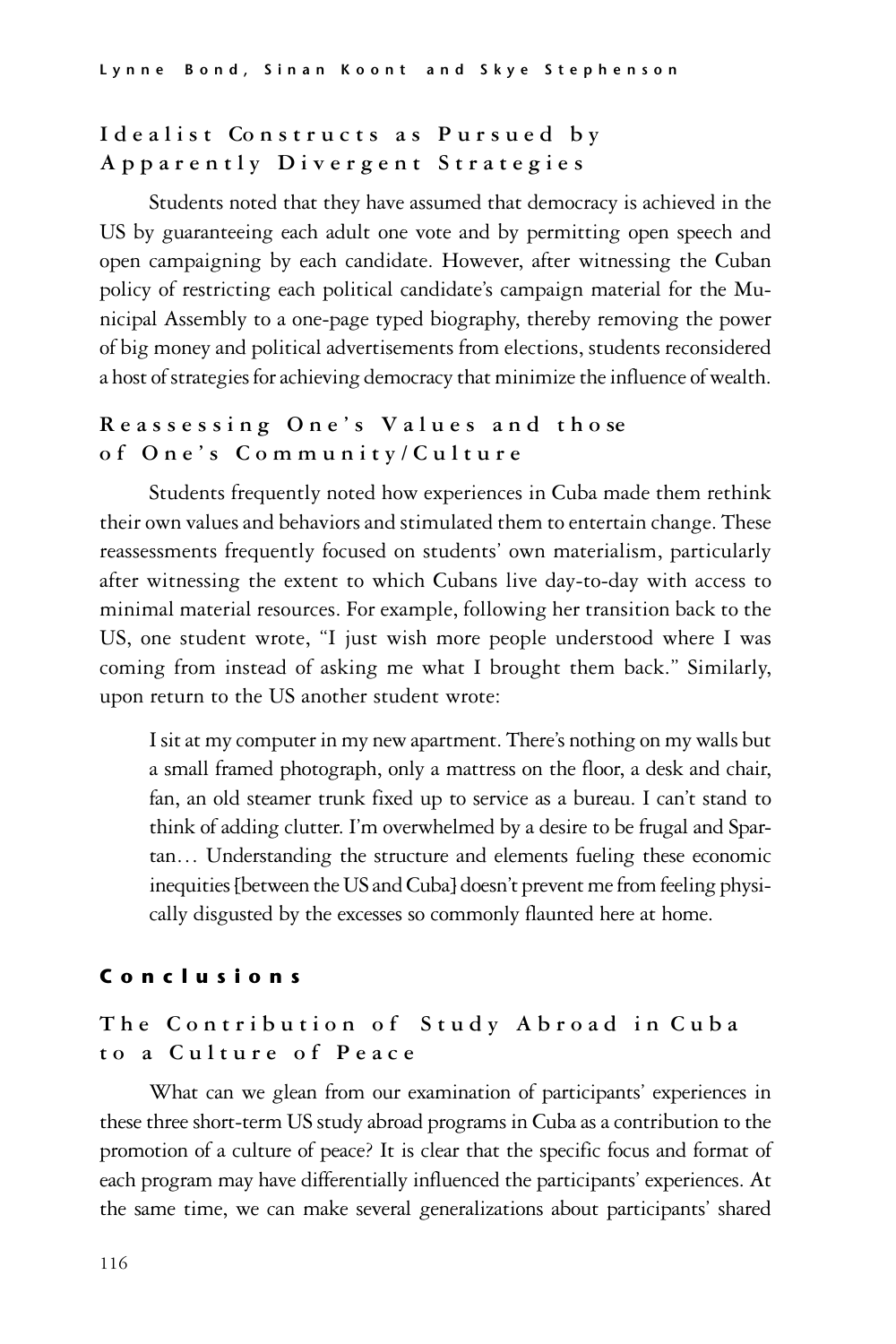experiences as well. Students typically reported that they undertook study abroad in Cuba in order to open their minds to new lifestyles and cultures and learn the truth about Cuba firsthand. They harbored these goals even in light of the fact that they anticipated particular challenges that study in Cuba (even of a few weeks) would entail, particularly negotiating the language, academics, figuring out how things work, and adjusting to the lifestyles and realities of Cuba. While students' experience in Cuba confirmed certain of their expectations, participants found that the academics and logistics of travel were not as difficult as expected; however, they learned that it was more challenging than they had anticipated to dealing firsthand with people who have dramatically fewer material resources and different styles of communicating and interacting.

Interestingly, in the process of negotiating these challenges and accessing the resources available to them as they studied in Cuba, these US students came to see greater similarities than they had anticipated between people of Cuba and the US in their basic humanity and human values, at the same time that they were increasingly struck by the dissimilar opportunities and realities of day-today life available in the two countries. Students concluded that people in the two countries have different views of the role of government and community, and yet, share basic values and goals for their families. Moreover, students reported, as expected, that their study abroad experience had powerful effects on their understanding of personal strengths and weaknesses, of others, and of US-Cuba relations. This is a lot to have accomplished in a mere 2–3 week period!

Do these transitions reflect an increased interiorization of a culture of peace? Do they indicate changes in values, attitudes, knowledge, skills and abilities? We contend that they do. They also show progress in relation to the sub-cultures that are part of the path to a culture of peace. These study abroad participants appear to have advanced toward a culture of difference (recognizing and learning to live with differences between peoples and nations) as well as a culture of dialogue (being able to simultaneously understand and discuss such differences and similarities with 'the other').

# **S t u d y A b r o a d , P e r s o n a l T r a n s f o r m a t i o n s a n d t h e C u l t u r e o f P e a c e**

The results of our study corroborate the power of US study abroad in Cuba in diverse ways. Although secondary to our focus, our findings suggest that different structures and formats of programs may have the power to lead to distinct outcomes for participants. More systematic control and analysis of program variables are necessary to draw specific conclusions in this regard.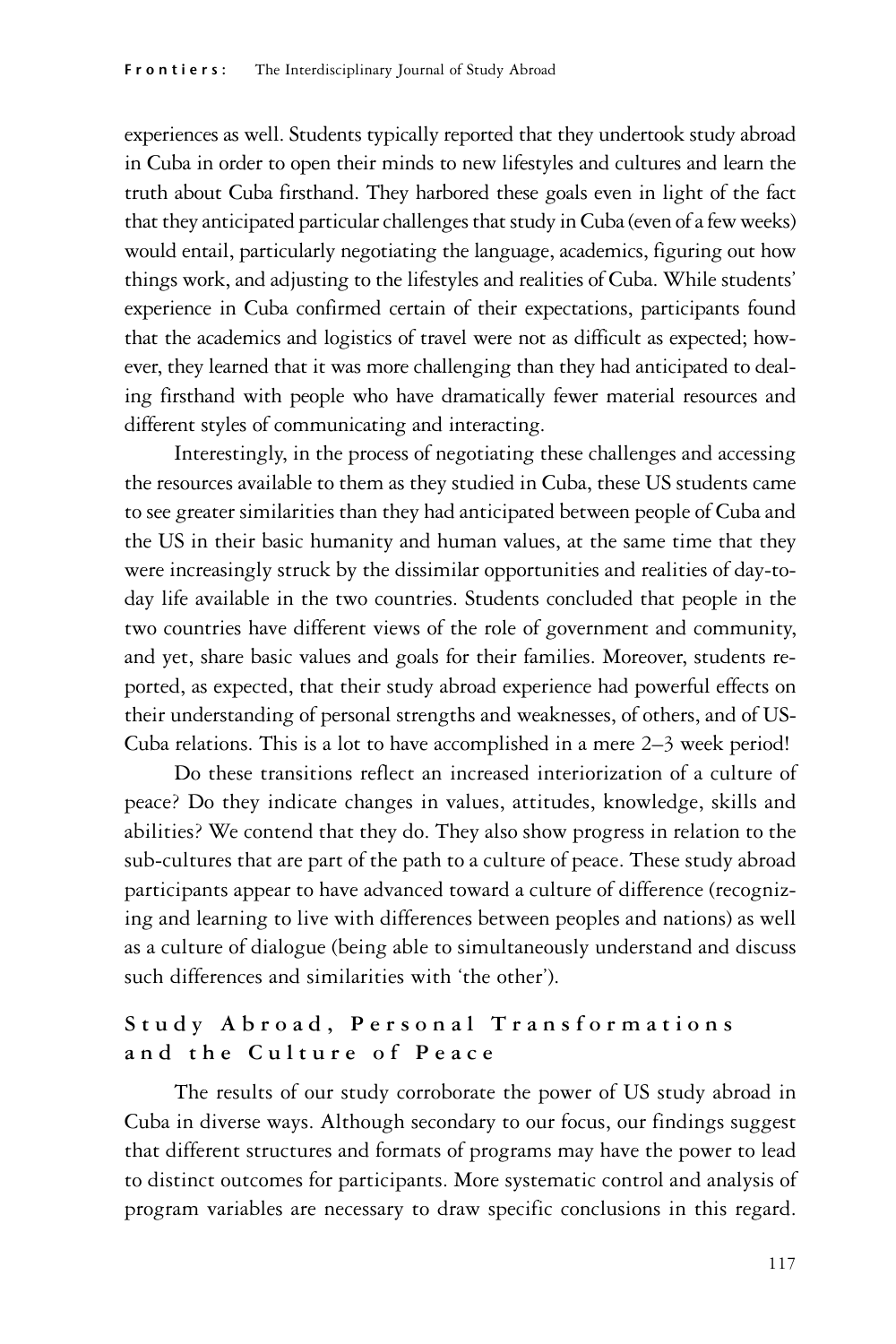Moreover, different program foci will attract different participants, making it difficult to conduct highly-controlled research. What is most important, however, is for those who design study abroad programs to have opportunities to document their experiences, exchange ideas with one another, and experiment with alternative designs in order to identify and adopt those strategies that are most effective in achieving their particular goals and those of their students.

The powerful influence of the host nation and people was also apparent in our study. Recall that students identified their contacts with "real Cubans" as among the most important aspects of their study abroad experience. Person-toperson experience with "real people" provides the foundation for personal and interpersonal growth and understanding.

The mere act of being in Cuba was profound in and of itself for students. Given the challenging and restrictive nature of US-Cuba relations, the simple act of making one's way into Cuba appeared to have powerful effects symbolically and practically. In light of US-Cuba policy, US students who pursue study abroad in Cuba are a selective group, and may be individuals who feel particularly ready to engage in a profound process of personal reflection, growth, and conscious grappling with deep-seated issues regarding values, beliefs and views of self, culture, and society. Visiting an 'other' that is as controversial, mythologized, elusive, and compelling as Cuba is bound to be powerful.

Our study suggests the power of even relatively brief study abroad experiences to shift participants' values and beliefs in constructive directions. This may be surprising in light of some literature that questions whether programs of short duration can bring about much personal growth and cultural development (e.g., Dwyer, 2004). While our program participants may have experienced even more dramatic impacts had they remained longer in Cuba, it is significant that even a few weeks of study abroad experience in Cuba may be sufficient to change lives in important ways.

True student transformation involves sustained change, and at this point we have limited data regarding long-term changes among the students. Anecdotal feedback from former students of the University of Vermont program (four years old, until its suspension in August 2004) reveals that many have made powerful transitions in a variety of dimensions of their lives. These include five students who have pursued careers in international nonprofits that focus on developing countries, inspired in various ways by their study in Cuba; two students who subsequently completed semester-long study abroad courses in Cuba; five students who returned to Cuba one or more times to continue to build bonds with the Cuban people; three students who were inspired to pursue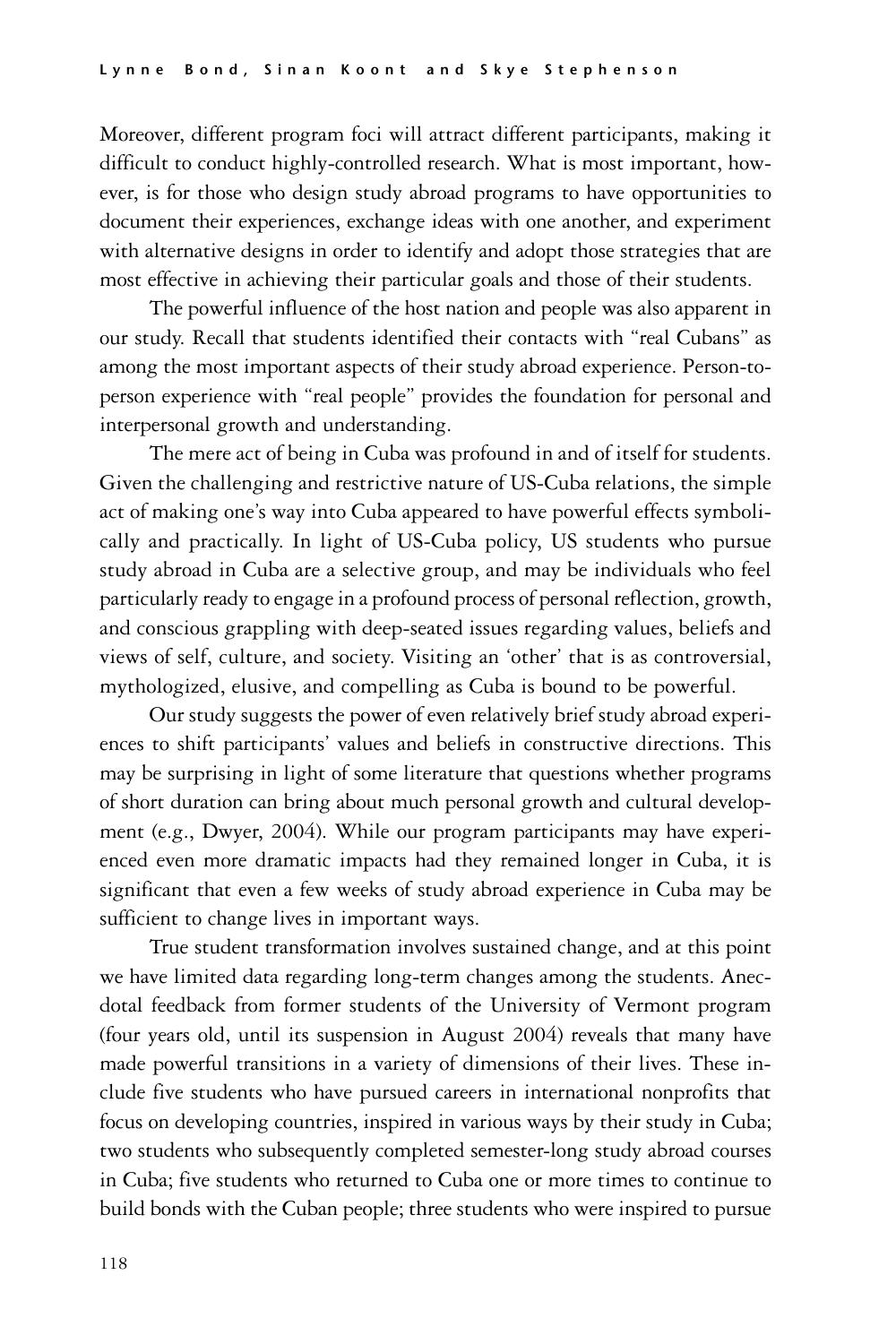careers in "green agriculture," and three who went on to study and work in community development strategies, expanding the work they discovered in Cuba. As Lynne Bond relates:

Most convincing of the transformative nature of the experience are the regular communications that I continue to receive from students who have studied with me in Cuba. They consistently talk of the mind-expanding experiences they had and their continuing resolve to stay focused on the lessons they learned from "being there"–from travel/study in Cuba.

Profound change can arise from the power of relationships that cross national boundaries, political frameworks, media barriers, and socially-constructed world views—the power of firsthand experience with the shared humanity that exists in the face of difference as well as the difference that can underlie apparent similarity. Grasping, grappling, and processing these challenging constructs are steps along UNESCO's peace path. The potential for creating a more peaceful world in which we celebrate constructive differences as well as commonalities depends upon more of us having the experience of "being there" and experiencing its power ourselves. At times of international and cross-cultural conflict and strife, open educational exchange is no longer simply beneficial; it is essential. Open educational exchanges are needed if we hope to walk side-byside with our students and neighbors down the pathway to a culture of difference, a culture of dialogue, a culture of *concertación*/accord— a culture of peace.

## N o t e s

<sup>1</sup> This article is dedicated to our Cuban partners at FLACSO/Cuba and the Instituto de Literatura y Lingüística, and all those individuals and groups in Cuba and the United States who have worked and continue to work to promote exchange and dialogue between the two countries. See also earlier related Resolutions 52/15 (Nov. 11, 1999) and 53/25 (Nov. 10, 1998)

<sup>2</sup>General UN Resolution A/53/243, available at http://cpnn-usa.org/resolutions/ resA-53-243B.html

<sup>3</sup>This Resolution was one of the most controversial ever passed at the United Nations, and was passed over the opposition of both the United States and the European Community. While the latter two could not successfully stop the passage of this resolution, they did manage to block any funding to support efforts for promoting the culture of peace; their actions served to hinder, but not stop, the diffusion of the campaign for promoting a "culture of peace."

<sup>4</sup> In the recent report, "The State and Future of Study Abroad in the United States: A Briefing Book for the Bipartisan Commission on the Abraham Lincoln Study Abroad Fellowship Program" (December 2004), five broad areas of measurable outcomes for study